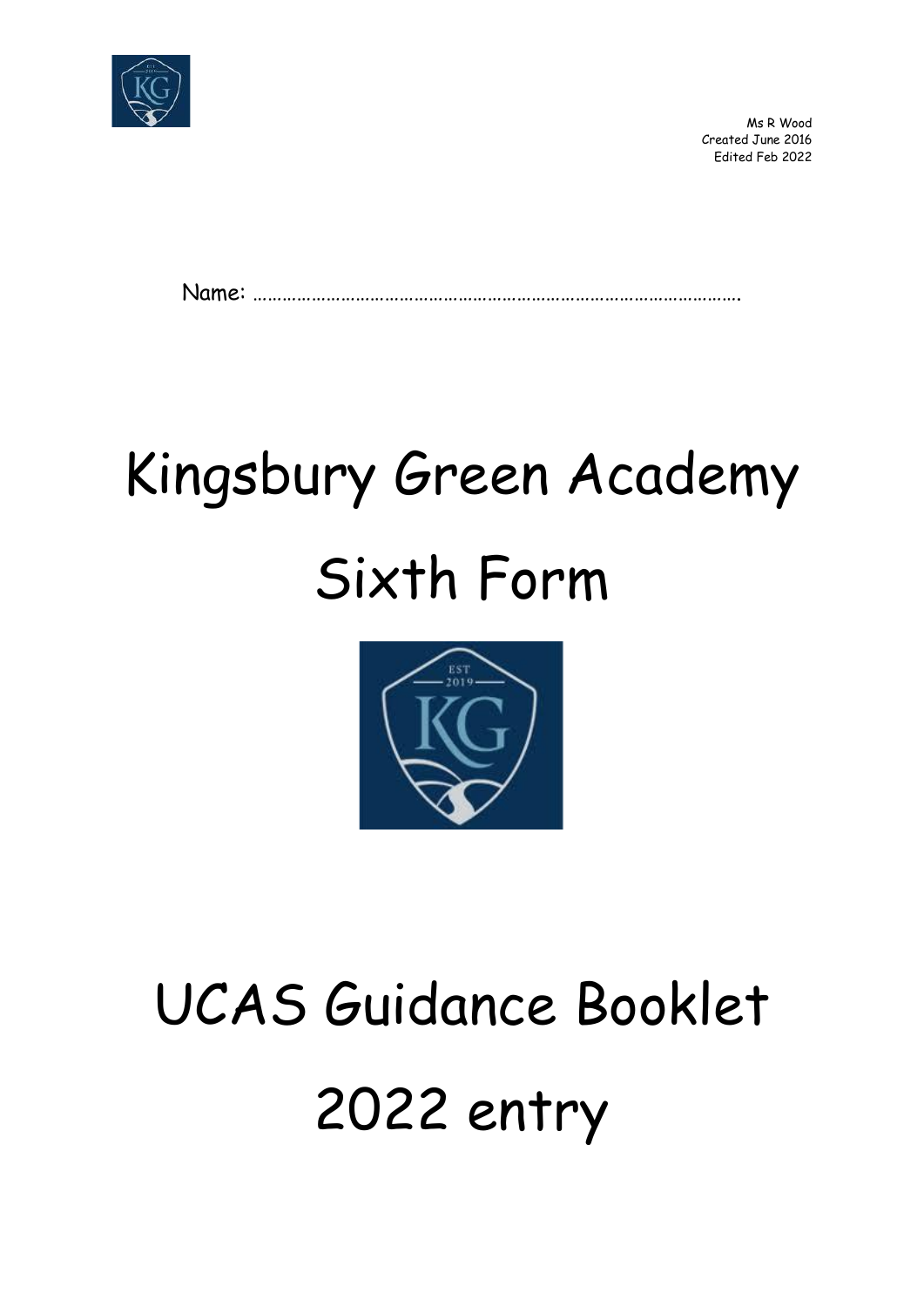# **What Happens Next?**

## **Contents**

| Sub-topic                            | Page |
|--------------------------------------|------|
| Track                                | 3    |
| Receiving offers                     | 4    |
| Replying to offers                   | 5    |
| <b>Interviews</b>                    | 6    |
| <b>Admissions Tests</b>              | 7    |
| <b>UCAS Extra</b>                    | 8    |
| <b>UCAS Clearing</b>                 | 8    |
| <b>UCAS Adjustment</b>               | 9    |
| FAQs                                 | 10   |
| <b>Student Finance Information</b>   | 14   |
| SFE Guide to filling out application | 25   |

### **Results Day**

A' Level 18<sup>th</sup> August 2022

### GCSE 25th August 2022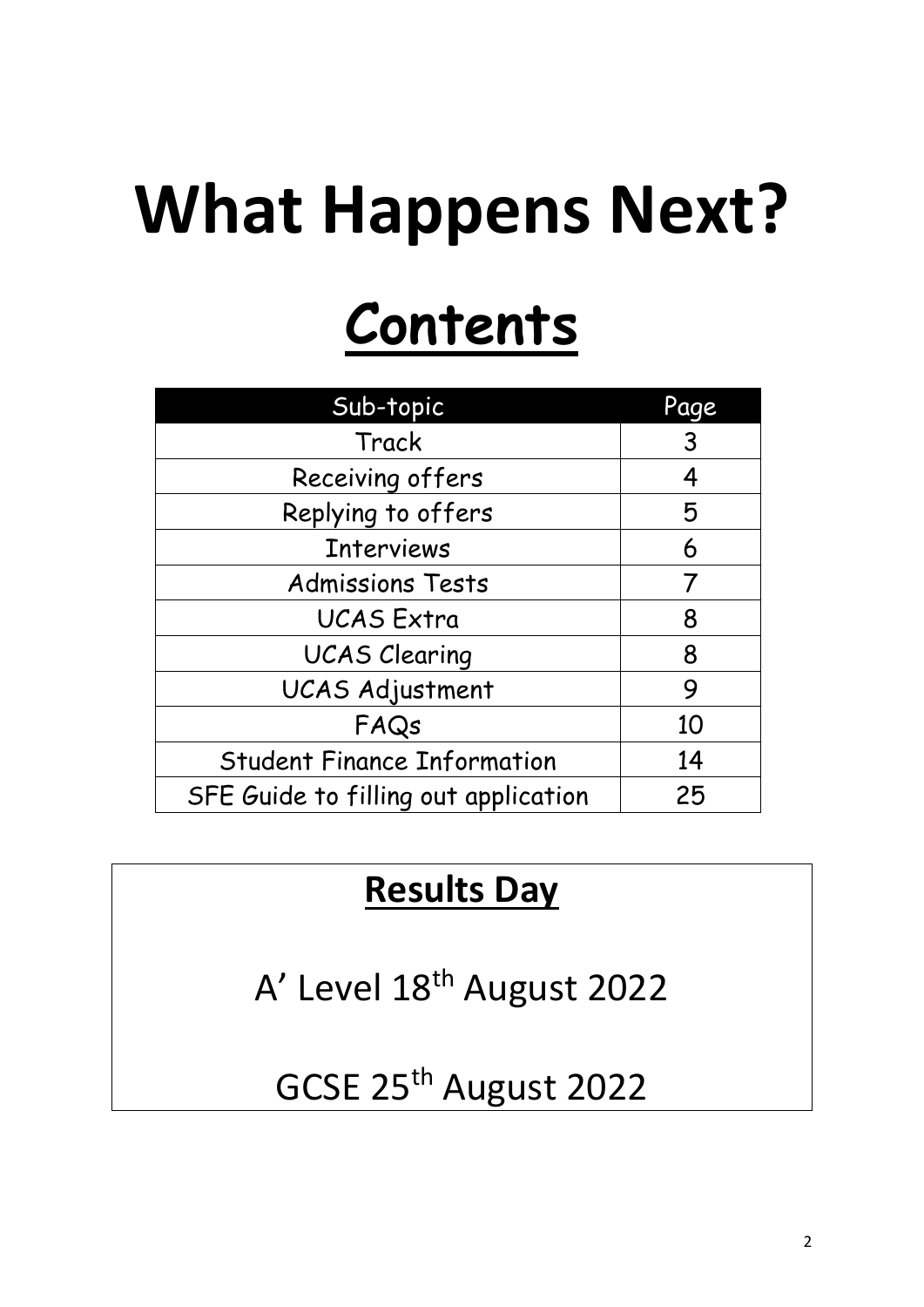# **Track, Offers,**

## **Interviews & Tests**

UCAS Undergraduate Helpline 0371 468 0 468

#### Track

- The Track system is part of UCAS: it is a way of finding out how your application is progressing and will enable you to reply to any offers you receive.
- You can log into Track once you have received your welcome email from UCAS. It can be accessed via a link on the UCAS website.
- You will need your ID Number, Username and Password to log onto the Track system. Please check this regularly, as all offers you get will appear on Track. UCAS will email you to the email address provided with any updates.
- No one else has access to your Track, so if you need any help with the system please bring along your log in details.
- For more information see the 'Introduction to Track' video guide on the UCAS website, www.ucas.com

Check your emails regularly – sometimes university emails can go through to your spam folder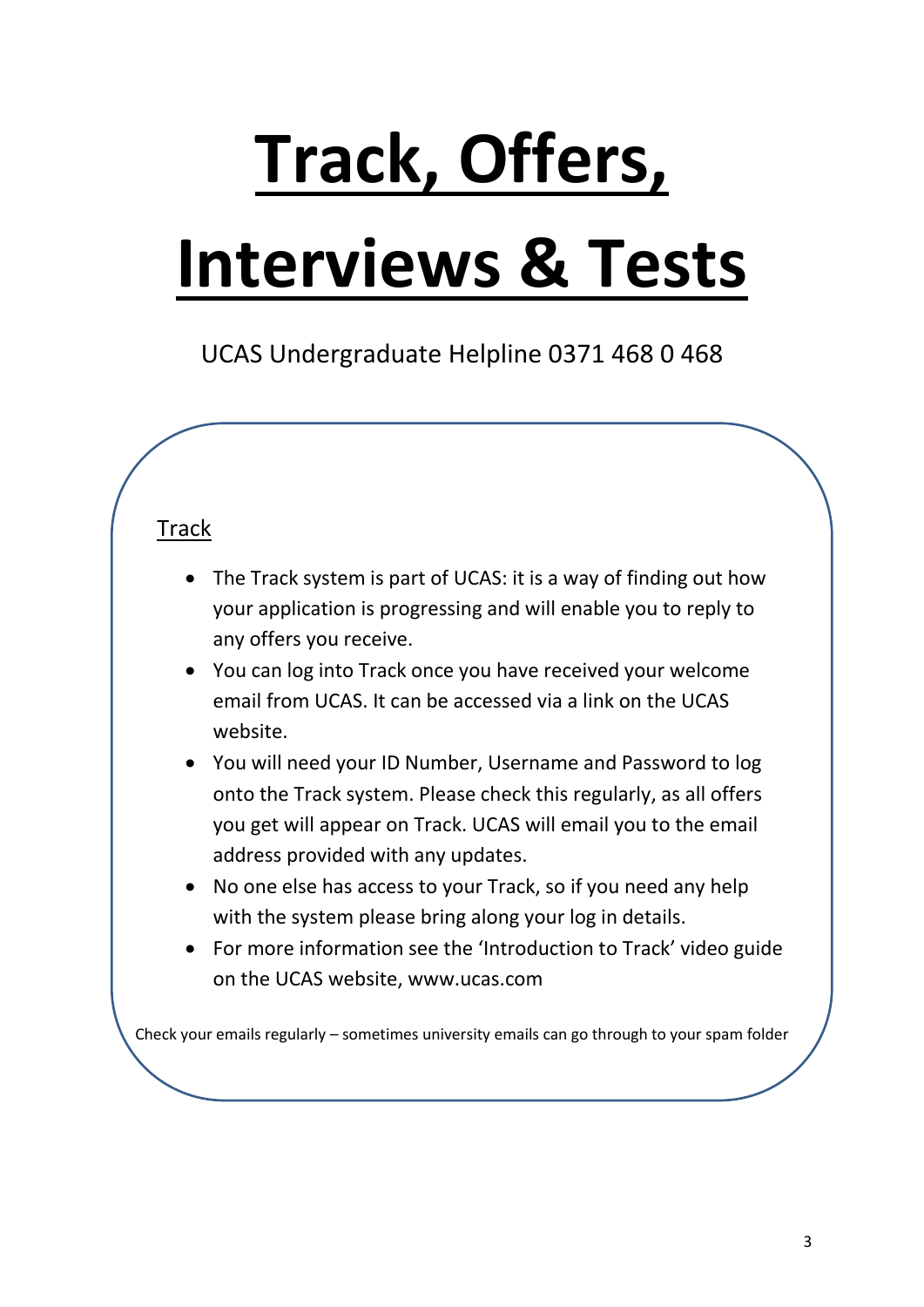#### Receiving Offers

UCAS will start sending your application to your chosen universities/colleges as soon as they receive it. No university will know where else you have applied.

- The universities/colleges will reply to your application at different times. Please do not worry if you haven't heard from a university/college straight away, some will take longer to reply than others.
- Some will reply within a couple of weeks, it may take others a couple of months. There are 5 types of reply/offer you will receive:
	- o **Unconditional Offer** –you are offered a place regardless of what grade you achieve on your current course. This is a rare reply and normally only given when you have already gained the qualifications you need to meet the entry requirements of that course.
	- o **Conditional Offer** this is a common reply, where the university would like to offer you a place on the course as long as you gain the needed points/grades asked for.
	- o **Unsuccessful** the university is unable to offer you a place. Your Track page may give feedback to explain this decision.
	- o **Referred**  this is a common reply, all this means is that your university is still considering your application, and has not yet made a decision. –
	- o **Withdrawn** this will appear on Track if either you or the university has withdrawn from a course. The reason for this should be on Track – for example, not replying to correspondence from universities or not attending an interview.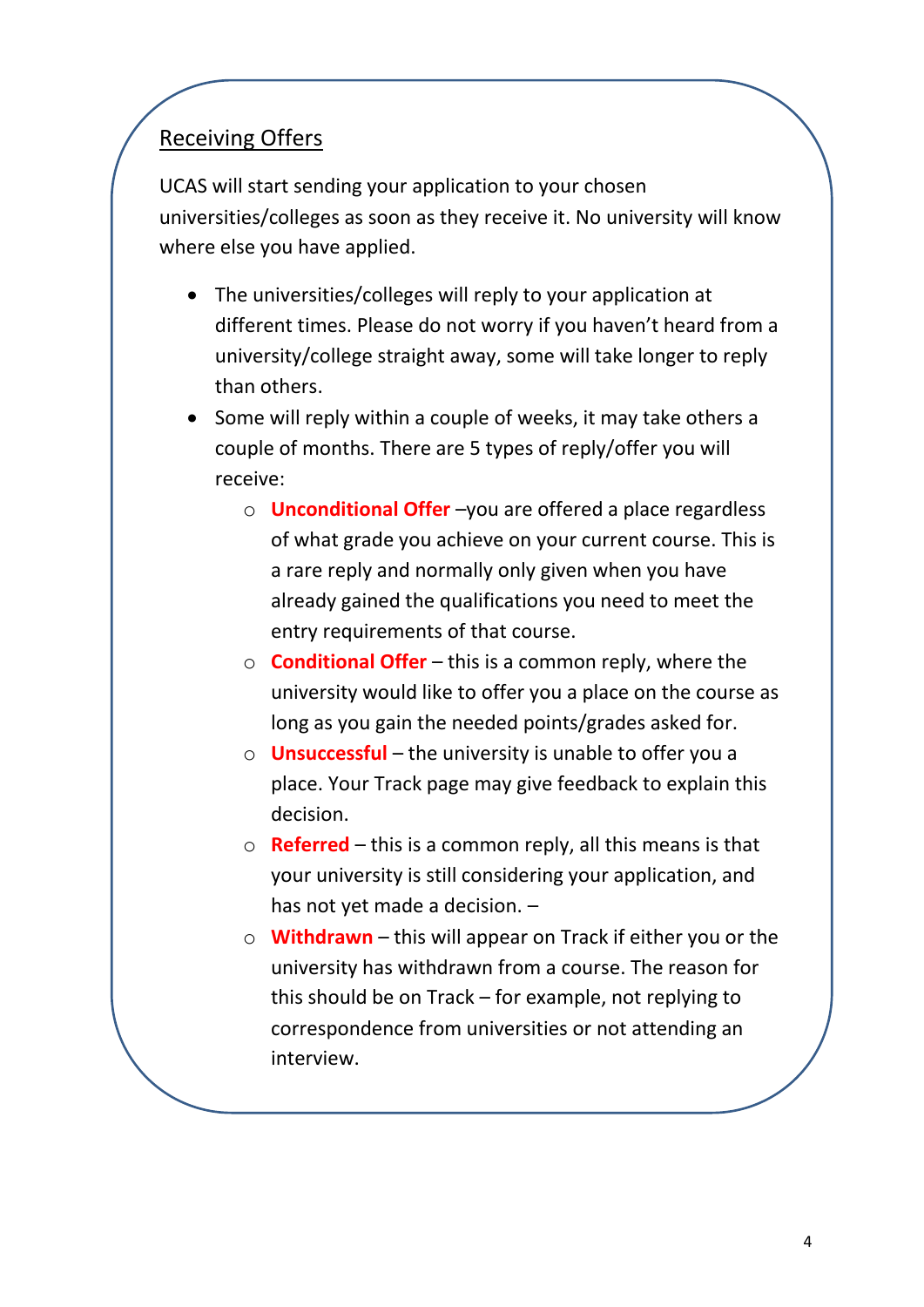#### Replying to Offers

You can only reply to your offers once you have received decisions from all of your choices.

- **Firm acceptance** This is your first choice. If you are holding an unconditional offer you don't have to do anything further, you're in regardless of your grades/points. If you have a conditional offer you are accepted onto that place but depending on you achieving the entry requirements.
- **Insurance acceptance** This is your second choice and is a backup option if you don't get the grades/points you need to get into your first choice. You should not choose an insurance choice that has a higher offer (higher grades, more points) than your firm choice. However be realistic and make sure this is somewhere you would be happy to go to.
- **Decline** Once you have made your decision about your first and second choices, you will then need to decline any other offers you are holding.

Please think carefully about these decisions. You must be happy with both of these choices as you are entering into a contract situation at this point.

You can then reply via Track. You will have a deadline shown in Track to do this by – you must reply by this date. If you do not reply by the deadline then your application will automatically be rejected.

There are deadlines for replying to offers. Your reply date will depend on when your last university makes their decision, see Track for your personal reply date.

| Last decision from the university | Applicants must reply by |
|-----------------------------------|--------------------------|
| $19th$ May                        | $9th$ June               |

\* These dates are approximate – it is your responsibility to check your deadline on Track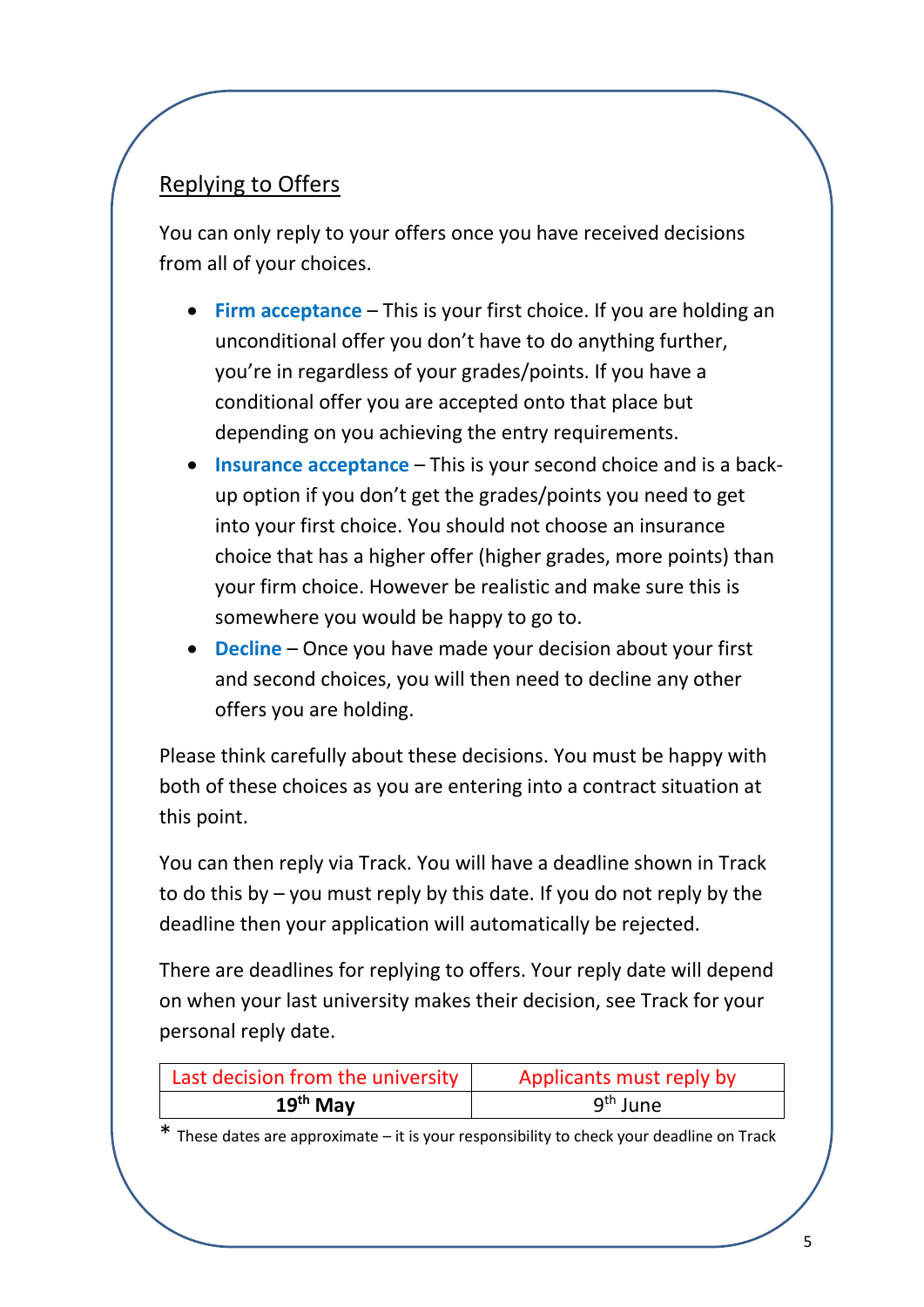#### Interviews

Applicants to Oxford or Cambridge, Medicine, Dentistry and Vet Medicine/Science will be interviewed before being made an offer.

For Social Work, Nursing, Midwifery, Healthcare Professions, Teaching and Art and Design courses it is also highly likely that you will have an interview before you are made an offer. Some other universities and courses may interview you.

If you do not attend an interview the university will withdraw their offer. It is worth checking your junk mail as universities include a lot of pictures in their mail and it sometimes goes straight to your junk mail box or spam.

It is a good idea to research the type of questions you will be asked and to prepare some answers. Read over your personal statement and remind yourself what you have said about your experience and knowledge.

The following websites offer useful interview advice but you may wish to tips that are more specific to your course.

[http://www.allaboutcareers.com/careers-advice/university](http://www.allaboutcareers.com/careers-advice/university-interviews/how-to-prepare-for-a-university-interview)[interviews/how-to-prepare-for-a-university-interview](http://www.allaboutcareers.com/careers-advice/university-interviews/how-to-prepare-for-a-university-interview)

[http://university.which.co.uk/advice/ucas-application/university](http://university.which.co.uk/advice/ucas-application/university-interviews-as-told-by-students)[interviews-as-told-by-students](http://university.which.co.uk/advice/ucas-application/university-interviews-as-told-by-students) 

[https://www.studential.com/university/applying/UCAS-application](https://www.studential.com/university/applying/UCAS-application-guide/interviews)[guide/interviews](https://www.studential.com/university/applying/UCAS-application-guide/interviews) 

**If at this stage you don't get any offers… don't panic! You can still go to uni!**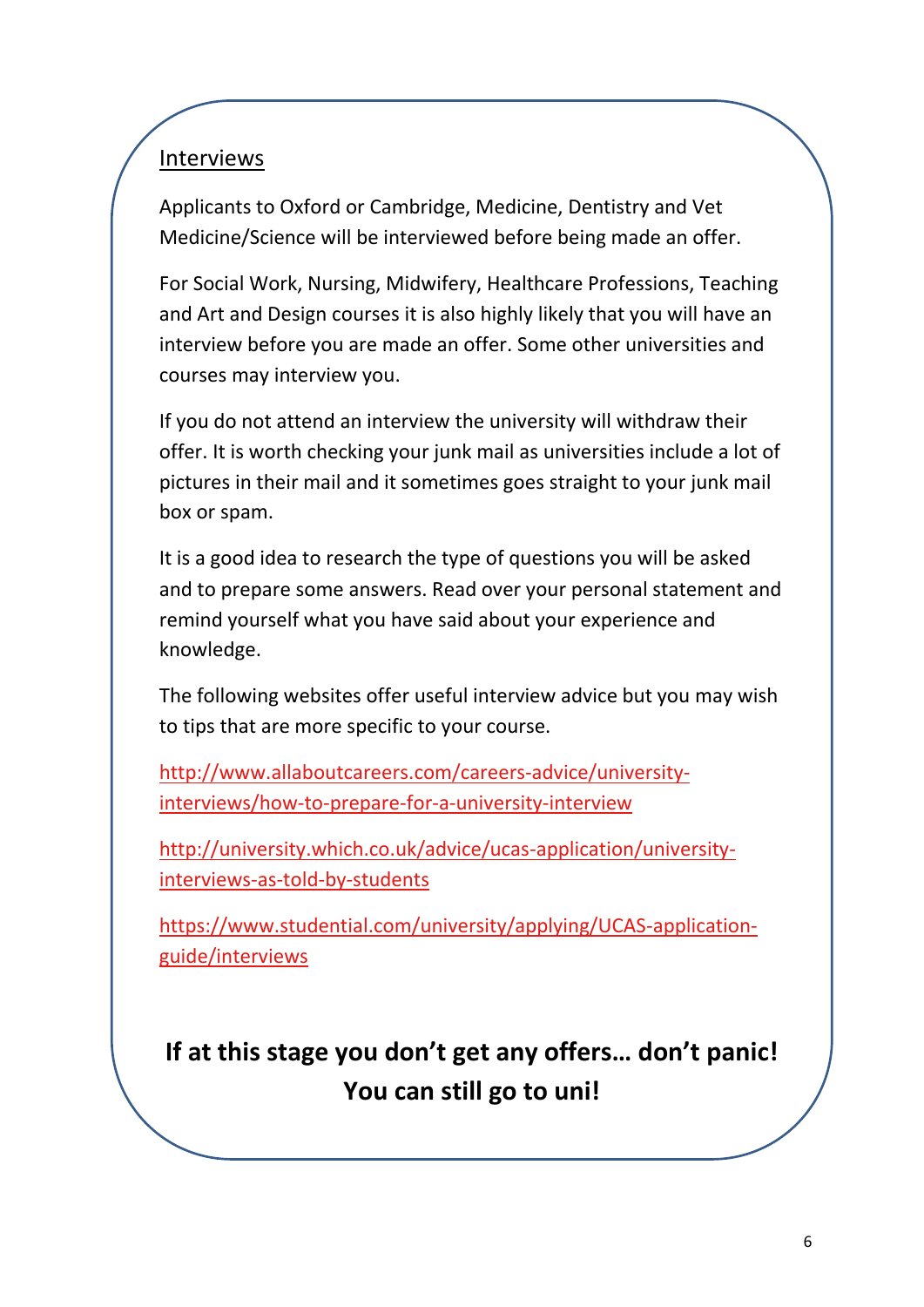#### Admissions Tests

Some universities or courses will require you to pass a specific admissions test before you are given an offer of a place. They will inform you if this is necessary and will give you details of how to register to take the test. Each one is different so please check your information carefully and ask for help if needed.

Guidance on these tests and recommended preparation and practice tests are available online.

www.admissionstestingservice.org – The Cambridge Assessment Admissions Tests website includes links to the BMAT and the TSA Cambridge and the TSA Oxford – Thinking Skills Assessments

www.bmat.org.uk – Biomedical Admissions Test

www.lnat.ac.uk – The National Admissions Test for Law

www.ukcat.ac.uk – UK Clinical Aptitude Test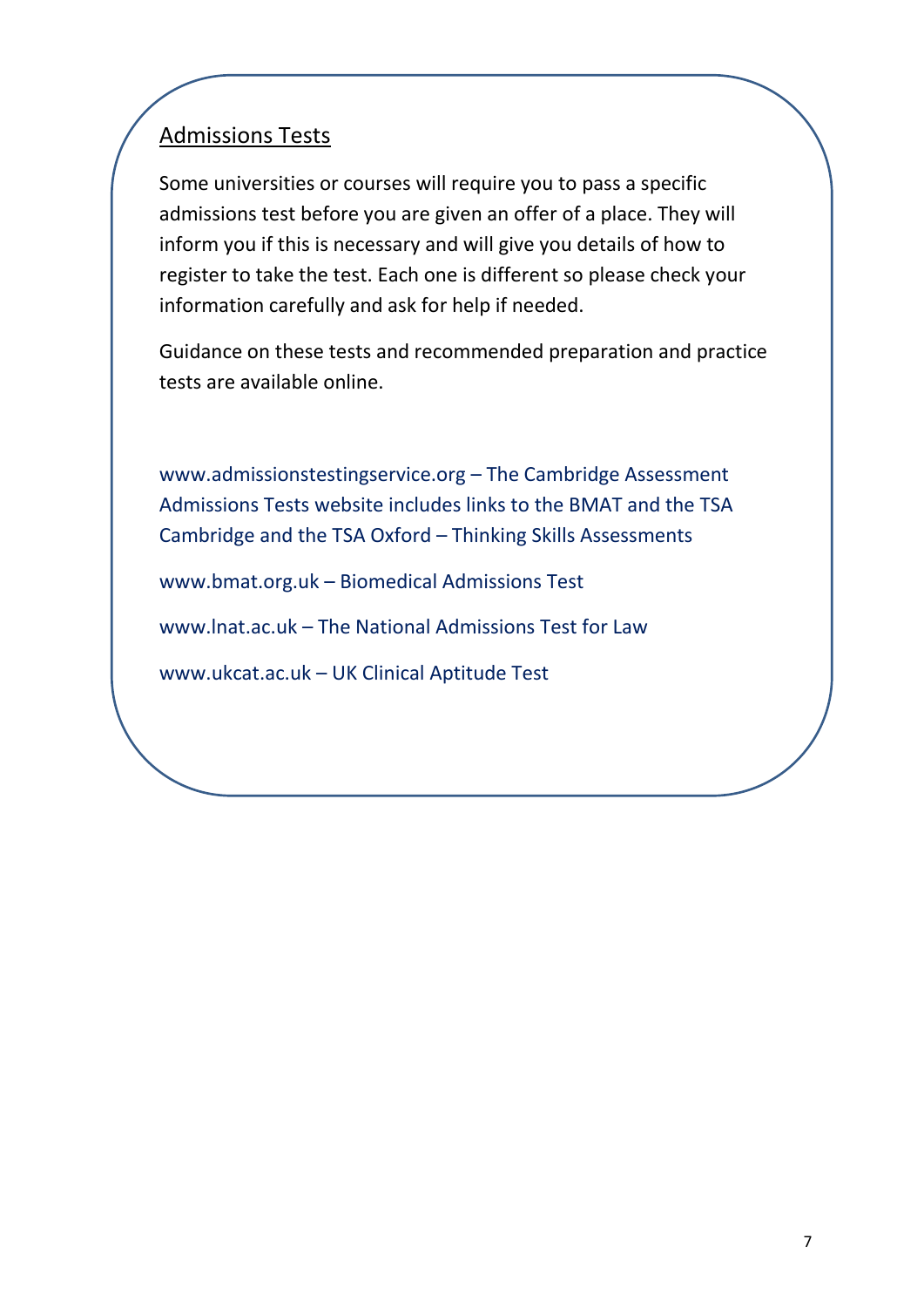### **Extra, Clearing & Adjustment**

### UCAS Student helpline 0371 468 0 468

### UCAS Extra

UCAS offers the Extra service for students who hold no offers before 30th June

That means you have already applied to all 5 choices, and either had 5 rejections or declined all offers you have received. Extra gives you the opportunity to add one more choice to your application.

You apply for one course at a time, through Track, and if you are unsuccessful with that place, you can apply for another.

Extra is available from the end of February until early July.

Track will let you know if you can use Extra

#### UCAS Clearing

Clearing is a service offered by UCAS for applicants who have no offers from their course choices, have rejected any offers or do not gain the required grades.

Universities or colleges that still have places available will advertise them, and you will then be able to apply for these courses one at a time.

If you are eligible for Clearing UCAS will automatically send you Clearing details and instructions of what to do. Track will advise you if you are eligible for clearing.

Clearing starts from mid-July, any late applications after the 30th June will automatically go into Clearing.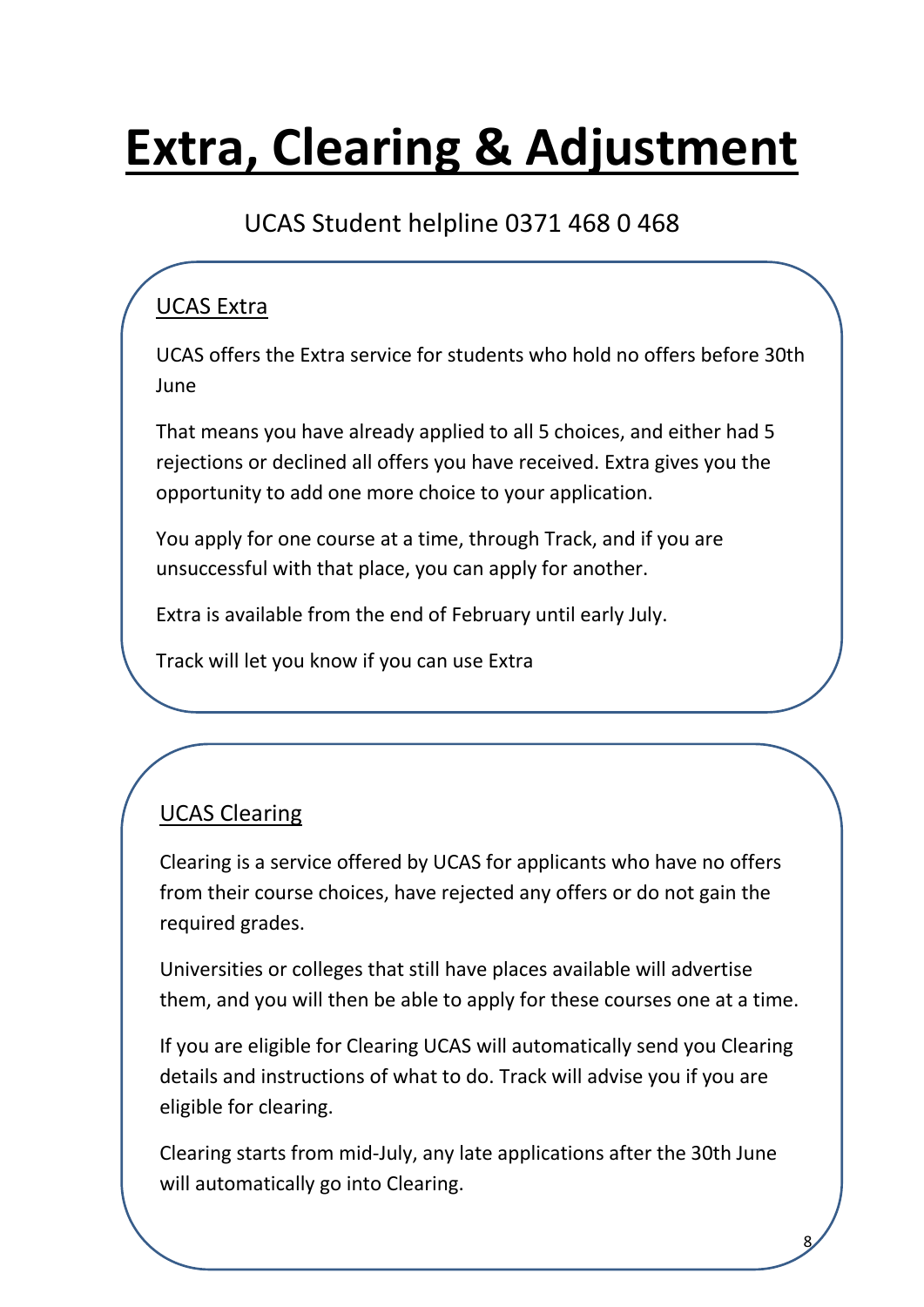#### UCAS Adjustment

When the results are announced UCAS provides a facility called Adjustment for students who exceed their offer grades. This allows students to apply to a different university/college, one you previously may not have considered as you did not think you would achieve the required grades, while keeping your original place on hold.

You have 5 days to use Adjustment from the time your original offer is confirmed.

You need to register on Track to be able to use it; the Register for Adjustment icon will only appear if you are eligible.

#### **UCAS Tariff Points:**

| <b>Tariff Point:</b> | AS Level | A Level | <b>BTEC</b> |
|----------------------|----------|---------|-------------|
| 56                   |          | A*      | $D^*$       |
| 48                   |          | А       |             |
| 40                   |          | B       |             |
| 32                   |          |         | M           |
| 24                   |          | D       |             |
| 20                   | Α        |         |             |
| 16                   | B        | с       | רו          |
| 12                   |          |         |             |
| 10                   |          |         |             |
|                      |          |         |             |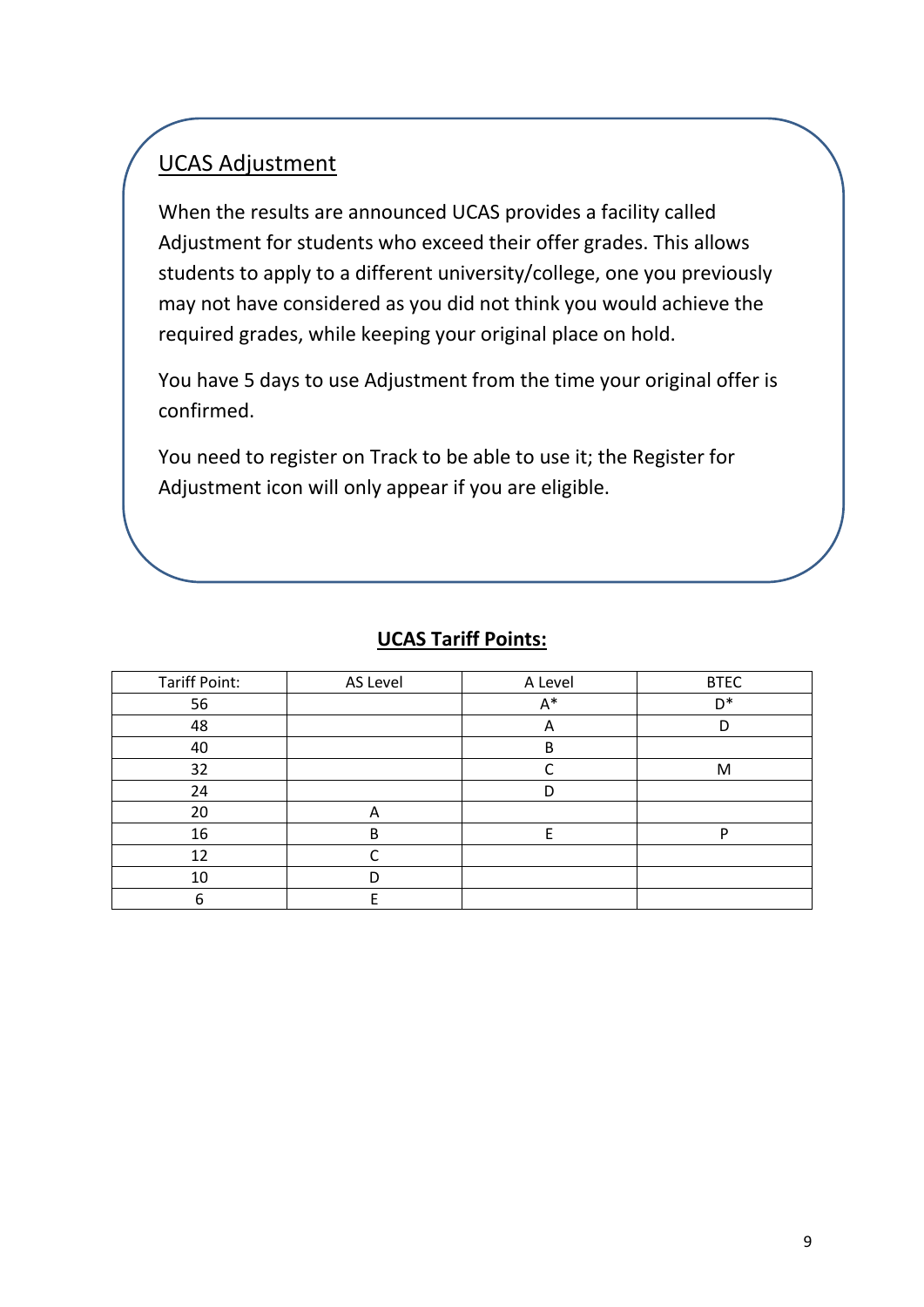## FAQs

#### **I've changed my mind! What can I do now?**

You are able to swap a choice for a different one in Track within 7 days of the date of your welcome email from UCAS. After these 7 days, you cannot change your choices.

If you wish to apply for somewhere completely different and you are sure you do not want any of your original choices, you can withdraw yourself from your choices and are then able to add on 1 more choice at a time through Extra. Extra is only available from 25th February to 4th July. However, once you have withdrawn from your choices you cannot return to these. This is a risky choice – you need to consider this carefully!

#### **I've sent my application off, but now I want to add another choice…**

If you haven't used all of your 5 choices you can add more in Track up until 30th June. You may have to pay an extra amount to add more choices if you originally only applied for 1 choice.

If you have used all of your 5 choices you will need to wait until Extra becomes available from February onwards. You will only be able to use this service if you have either had no offers or have declined all of your 5 choices

#### **I've accepted my firm and insurance offers, but now I've changed my mind about my universities. Can I do anything?**

You need to contact the universities directly to discuss this with them. If you wish to withdraw your offer of a place you need to talk about this with the university directly. Staff at school cannot do this for you. For further, more detailed advice about what you can do next contact UCAS on their student helpline number: 0371 468 0 468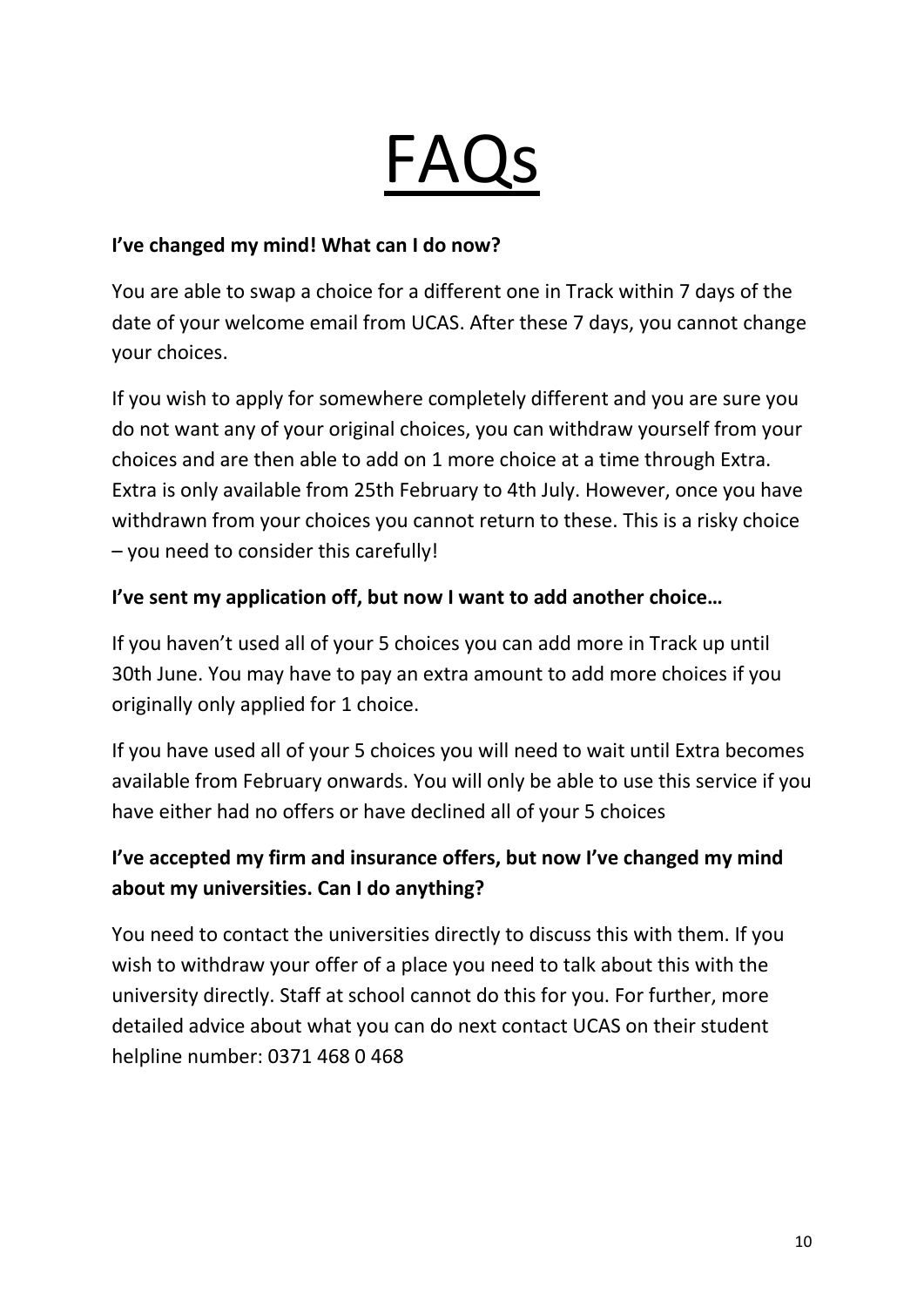#### **I've got my results and they were better than predicted. Can I go to a better university?**

It's totally up to you! You can choose to use the Adjustment service available through UCAS which is for students who exceed their offer grades. This allows you to 'shop around' for an alternative course whilst still keeping your original place on hold and safe. Adjustment is available from results day and you only have 5 days to use Adjustment from the time your original offer is confirmed. To register for this you need to register for Adjustment in Track.

#### **I've got enough UCAS points for my first choice but I want to go next year instead of this year. What do I do?**

You need to contact the university directly and ask if they would consider you for next year instead and accept you as a deferred entry. (UCAS Student helpline 0371 468 0 468

#### **Can I choose to cancel a choice on my UCAS application?**

If you would like to withdraw just one of your choices, you can cancel it in Track (as long as the university has not made a decision yet). However, you cannot replace this with another choice.

#### **I haven't applied, but now I've got my results I've decided that I should go to uni after all. What to do?**

You still need to apply through UCAS and fill in a complete application form to be sent to UCAS. Your application form will then go through clearing automatically. Clearing can help you to find courses with vacancies if you've applied late or your results are not as expected. Or you can Apply early in next year's application cycle (September 2022) for entry in the following year, September 2023.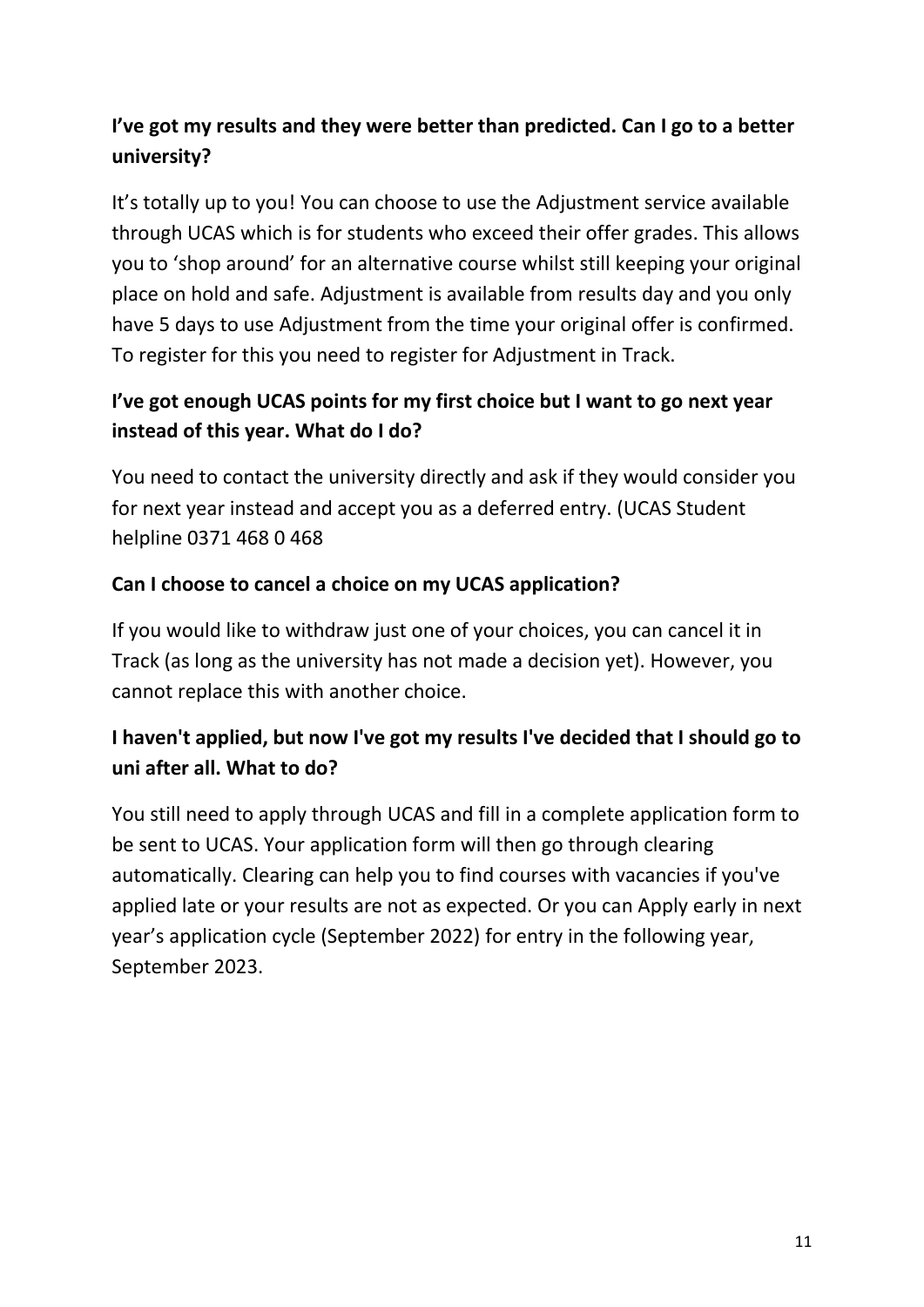#### **I've got an offer from my first choice uni, but I want to do a different course there now?**

You can swap a choice for a different one in Track within seven days of the date on your welcome letter/email. However you can't swap a choice after 30 June, unless for exceptional reasons (like a change in family circumstances or personal problems).

If you're happy with the university or college but you'd like to change the course details, you'll need to get in touch with the university or college rather than us. You are not able to change your UCAS form once it has been sent to UCAS, but you can contact the universities you have applied to by phone to ask if they would offer you a place on a different course. The university can then put in a change of course offer through UCAS, which should show up on your Track page. If you have not used all of your 5 choices you can add on other courses to the maximum of 5 choices. You might, however, need to write a new personal statement if you are changing courses radically. As previously stated you cannot change the UCAS form, so will have to write a new personal statement which will need to be sent to each university directly. The university will also get a copy of your original personal statement on their UCAS form, so you will need to justify the change of course.

#### **As a BTEC student, I already know my result. Do I tell my university?**

BTEC qualifications are passed on to UCAS by the examination body, but as and when they receive them rather than on a particular date. They will start receiving batches of results from BTEC at the beginning of July and this will go on until September. This means that universities will receive BTEC results on an adhoc basis. The student will receive their certificate between July and September and can pass these on to their university of choice when they receive them rather than waiting for them to be passed on by UCAS, but they will need to be verified by UCAS.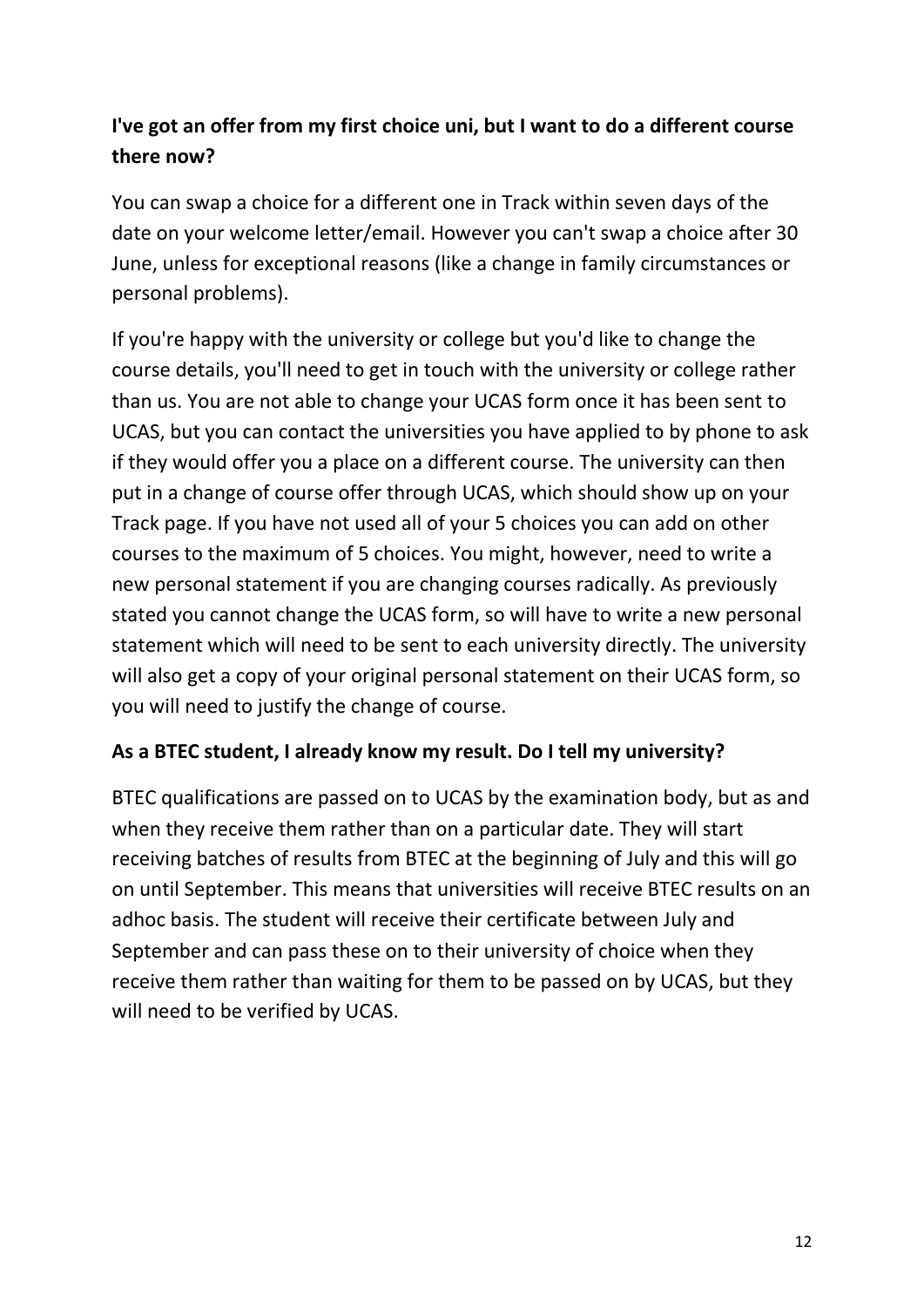#### **As a BTEC student, when can I go into Clearing?**

It's available July-September each year, when a specific Clearing course vacancy search will be available. If you already have your results certificate, but you have no offers, you can use Clearing from July. If you had conditional offers, but your exam results failed to meet these, you can use Clearing as soon as you get your results from July.

#### **What do I do if I've missed something off my application form and need to get it back?**

Once it has been sent to UCAS, you cannot get it back, or make any changes. Make sure you check and recheck, before you send it. If you have noticed a serious mistake then please speak to us and we will advise you how to proceed.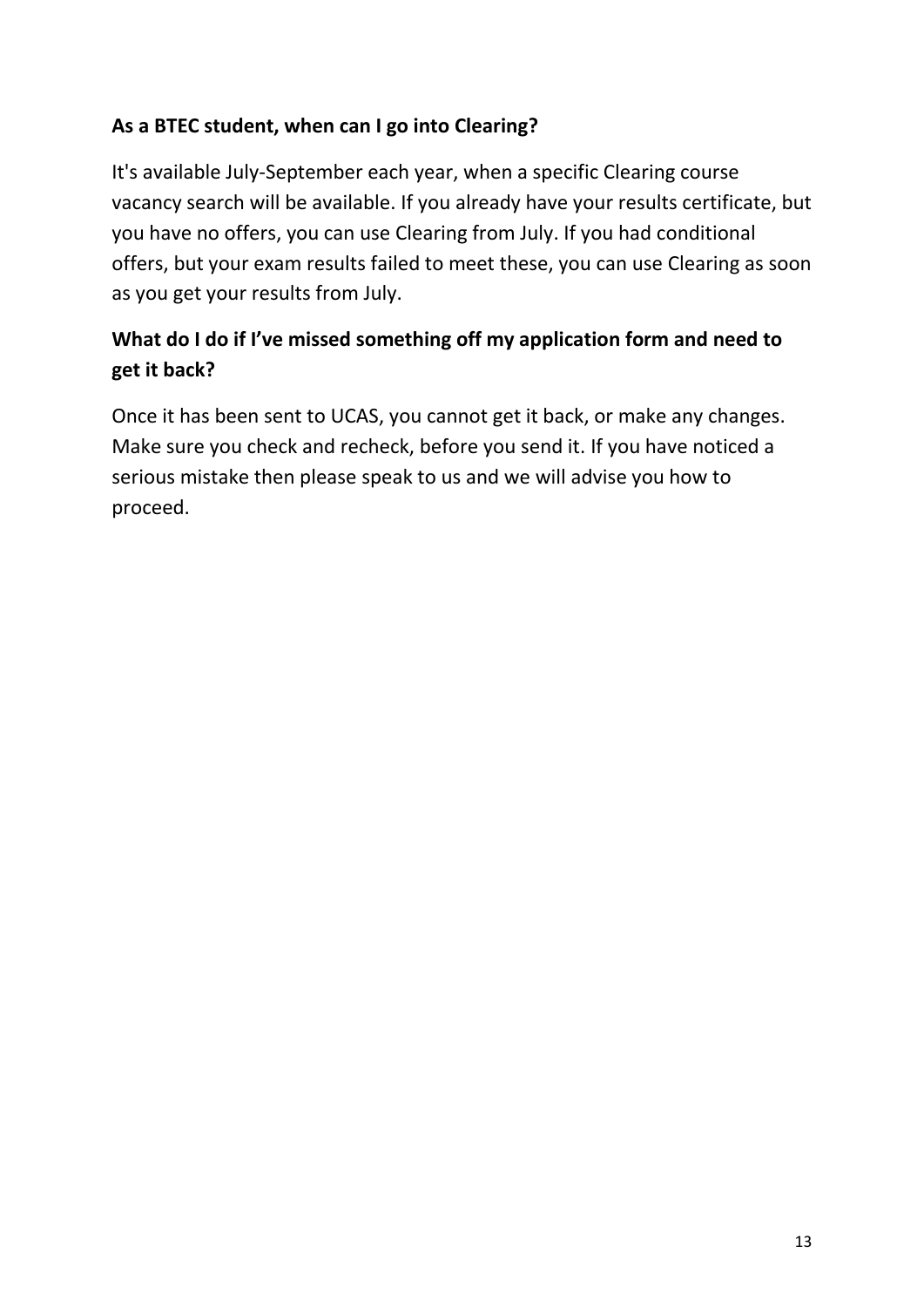#### **Student Finance**

**The information contained in this document was correct at the time of printing. Applicants should be aware that Student Loans Company funding rules may be subject to change at short notice in respect of changes in government policy.** 

**Contents:** 

| Page: | Section:       |                                                       |
|-------|----------------|-------------------------------------------------------|
| 14    | 1              | <b>Financial support from the Government</b>          |
| 16    | 1.1            | <b>Contact Details</b>                                |
| 17    | 1.2            | <b>Support Available from Student Finance England</b> |
| 18    | 1.3            | Other forms of government support                     |
| 19    | 1.4            | What happens next                                     |
| 20    | 1.5            | How Payments are made to the student and institution  |
| 21    | 1.6            | <b>Repaying the student loans</b>                     |
| 23    | $\overline{2}$ | <b>Submitting an application</b>                      |
| 23    | 2.1            | <b>Completing an application</b>                      |
| 24    | 2.2            | How to apply to student finance England $-$ what the  |
|       |                | student need to know                                  |
| 26    | 2.3            | How to apply to $SFE - what parents need to know$     |
| 28    | 3              | Tuition fees for entry 2021/22                        |
| 29    | 4              | <b>Glossary and general tips</b>                      |
| 29    | 4.1            | Glossary                                              |
| 29    | 4.2            | <b>Tips</b>                                           |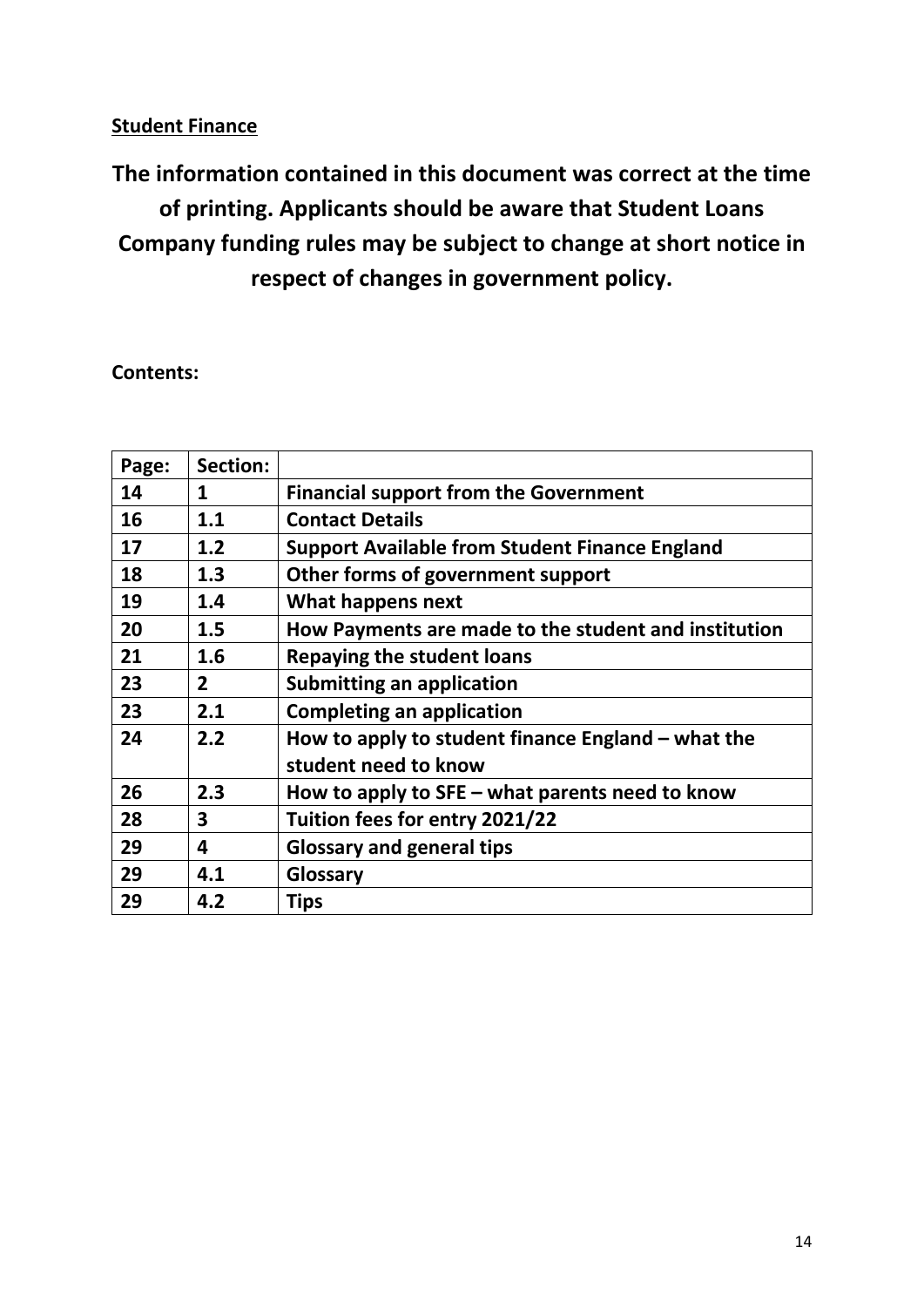#### **Section One: Financial support from the Government**

The UK Government offers an all-inclusive package of fees and living cost support for eligible undergraduate students known commonly as **student loans**  through the umbrella organisation Student Loans Company. This service includes Student Finance England, Student Finance NI, Student Finance Wales and Student Awards Agency Scotland. Students should apply for student funding from the country in which they are **ordinarily resident**. For students with settled or pre-settled status, or Irish nationals, applications should be made to Student Finance England.

The decision whether a student will receive support will be based on:

- the student's status in respect of their domicile (England, Scotland, Wales, and Northern Ireland);
- the household income;
- whether or not the student already has a Higher Education (HE) level qualification or previous HE study. (Students with an HE qualification or previous study should read the ELQ guidance or contact their funding authority for advice on eligibility.)

The purpose of student loans is to support the costs of the two main areas of outlay whilst a student at the School - tuition fees and living costs.

**Tuition fees** are set for all programmes to cover the cost of tuition, support services and facilities at the School.

Please note that if the student receives a tuition fee loan then **there will be no upfront tuition costs**, and nothing to repay until the April after the student graduates and only when they are earning a specified amount. **Maintenance costs** refer to the costs, other than fees, associated with studying; e.g. accommodation, food, travel and programme materials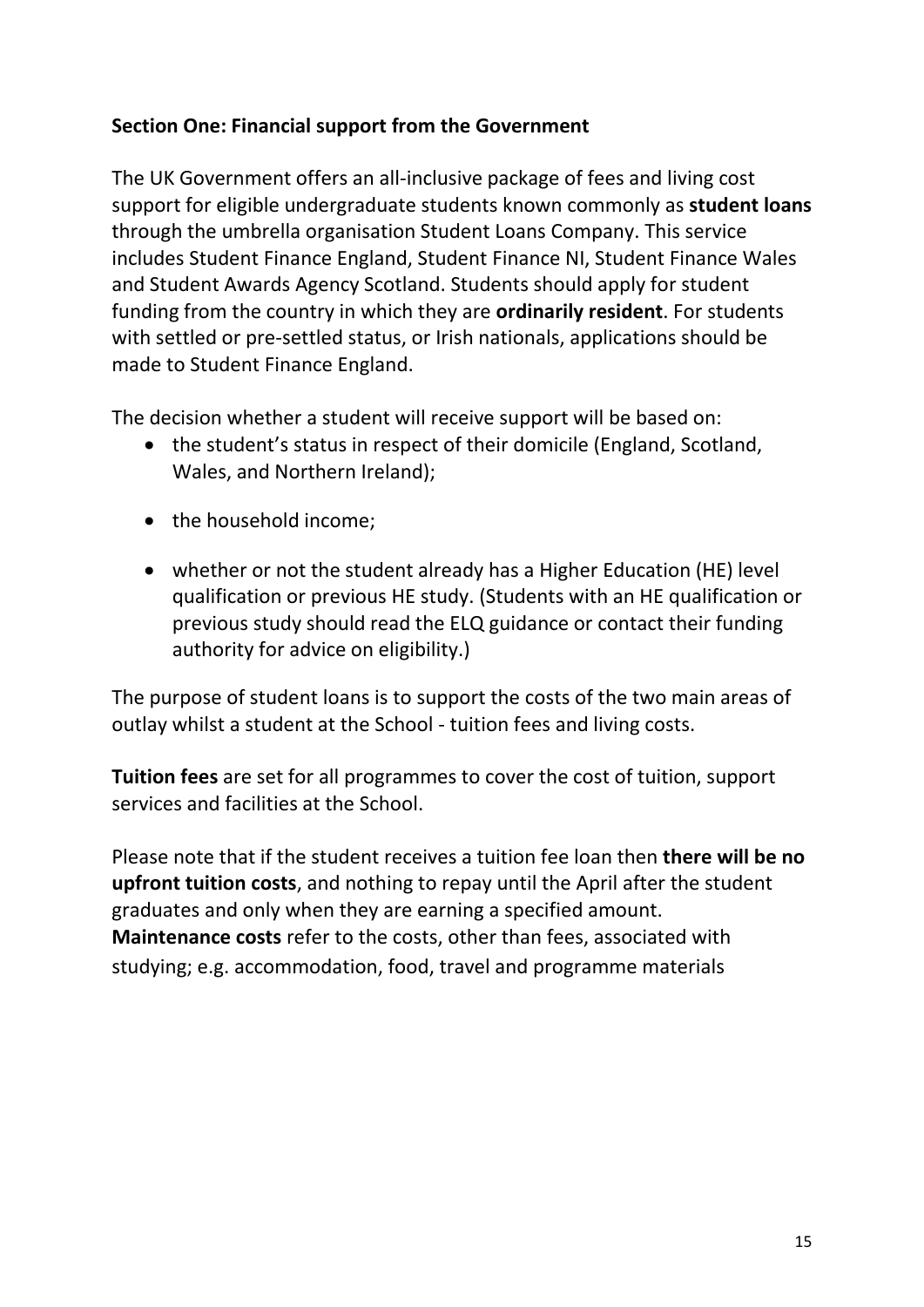#### **1.1 Contact Details**

Please note that support will vary for students depending on which country they are from. Full details are available from the websites listed below.

### **Contact details**

Student Finance England Twitter: [@SF\\_England](https://twitter.com/SF_England) Facebook: [@SFEngland](https://www.facebook.com/SFEngland)

Telephone: 0300 100 0607 [Text relay](https://www.relayuk.bt.com/) (if you cannot hear or speak on the phone): 18001 then 0300 100 0607 Monday to Friday, 8am to 8pm Saturday, 9am to 4pm [Find out about call charges](https://www.gov.uk/call-charges)

Student Finance England PO Box 210 Darlington DL1 9HJ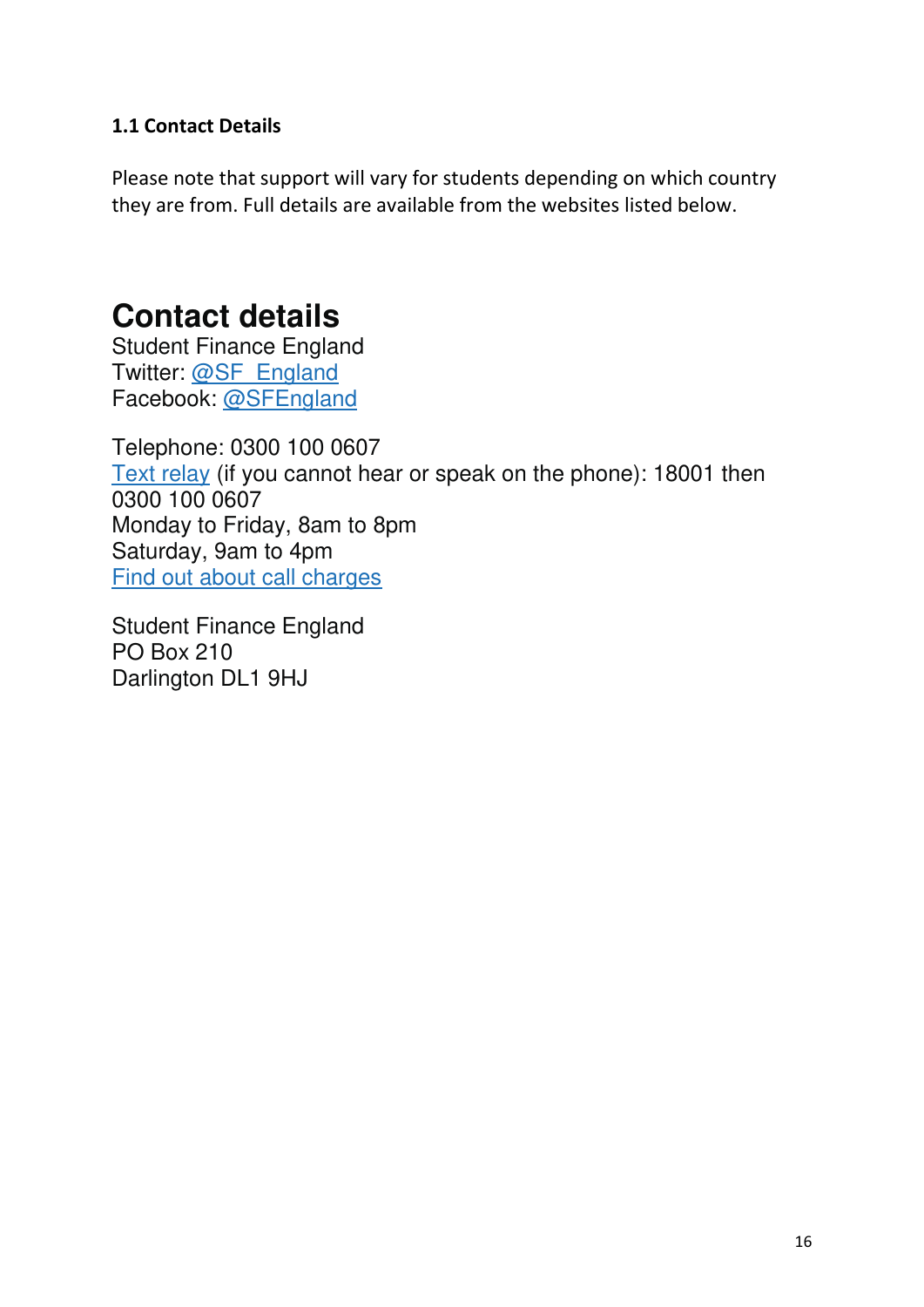#### **1.2 Support available from Student Finance England**

Loans are provided by the UK Government through Student Finance England (SFE). Students can apply online for 2022/23 finance from early 2022 and do not need to have a place at university confirmed before applying. The deadline to apply will be in May 2022.

#### **Tuition Fee Loan**

In 2022/23 full-time students are able to receive a non-means tested fee loan of £9,250\* to cover the full cost of tuition.

#### **Maintenance Loan**

The UK Government offers a **maintenance loan** to help with living costs. The amount the student receives depends on where the student lives, where they study and household income. For new students living away from home and studying in London, the maximum maintenance loan available for 2022/23 is £12,667\*; for those living in the parental home during their studies, the maximum maintenance loan is £8,171\*.

The table below gives examples of what students who start their course after 1<sup>st</sup> September 2022, living in London and not in the parental home might receive:

| Household<br>income | Maintenance<br>Grant | Maintenance Loan<br>- living away from<br>home and<br>studying outside<br>London | Maintenance<br>Loan – living away<br>from home and<br>studying in<br>London | Maintenance<br>$Loan - living$<br>with parents |
|---------------------|----------------------|----------------------------------------------------------------------------------|-----------------------------------------------------------------------------|------------------------------------------------|
| £25,000             | £3,680               | £4,423                                                                           | £6,924                                                                      | £3,016                                         |
| £30,000             | £2,498               | £5,014                                                                           | £7,515                                                                      | £3,607                                         |
| £40,000             | £985                 | £5,771                                                                           | £8,272                                                                      | £4,364                                         |
| £50,724             | £50                  | £6,238                                                                           | £8,739                                                                      | £4,831                                         |
| £50,778             | £0                   | £6,263                                                                           | £8,764                                                                      | £4,856                                         |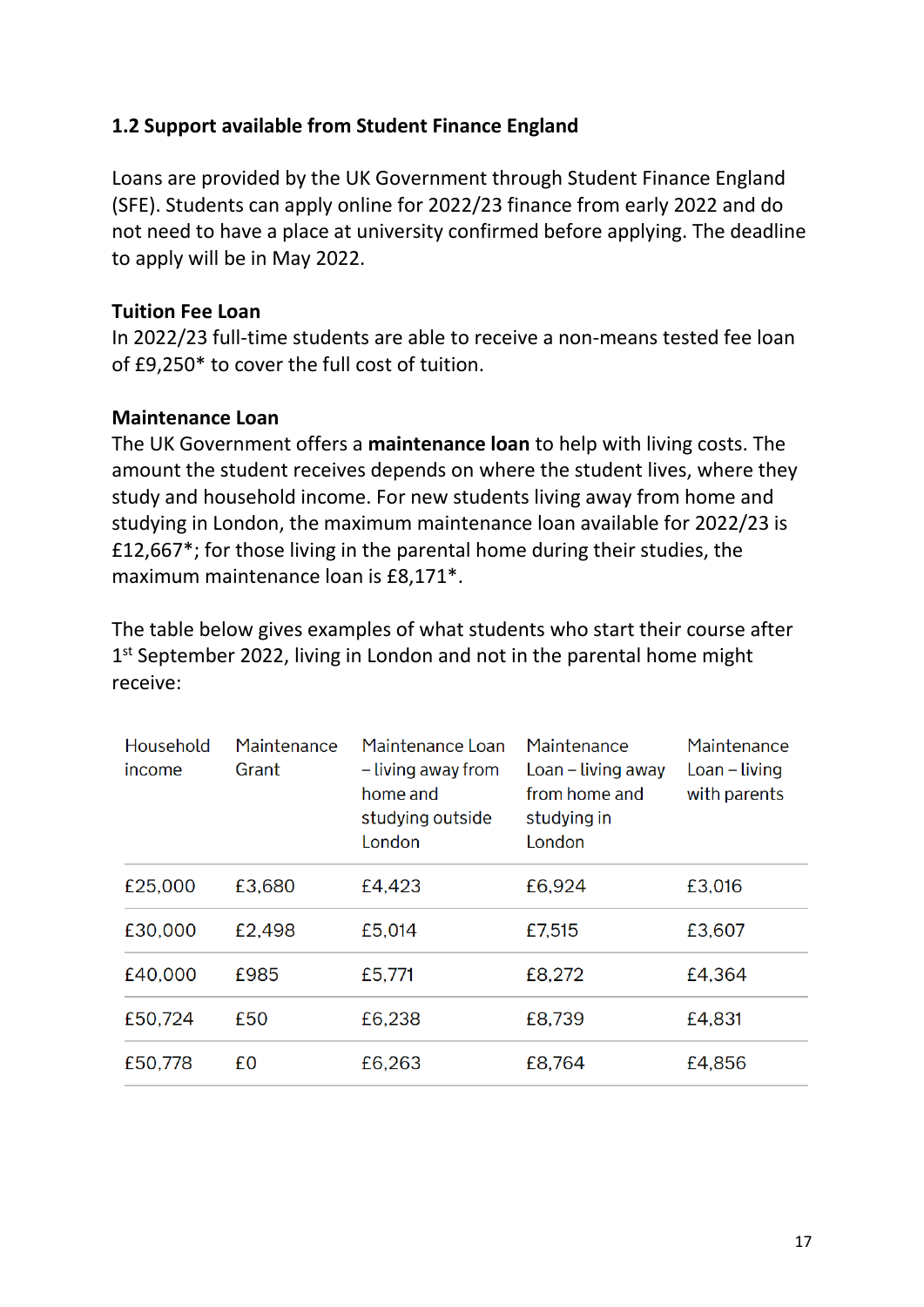#### **1.3 Other forms of government support**

#### **Help for specific groups of students**

The government also provides supplementary, non-repayable help for students with children and adult dependants, and for students with a disability:

- students with children may be entitled to the **Childcare Grant** to help with childcare costs and the **Parents' Learning Allowance** to help towards programme costs;
- students with adult dependants may be eligible for the **Adult Dependants' Grant**;
- disabled students may be entitled to **Disabled Students' Allowances**  (DSA) which can include help with specialist equipment, a non-medical helper, extra travel costs and other costs.

English students should visit the Gov.UK website for further information:

- Childcare Grant
- Parents Learning Allowance
- Dependants Grant
- Disabled Students Allowances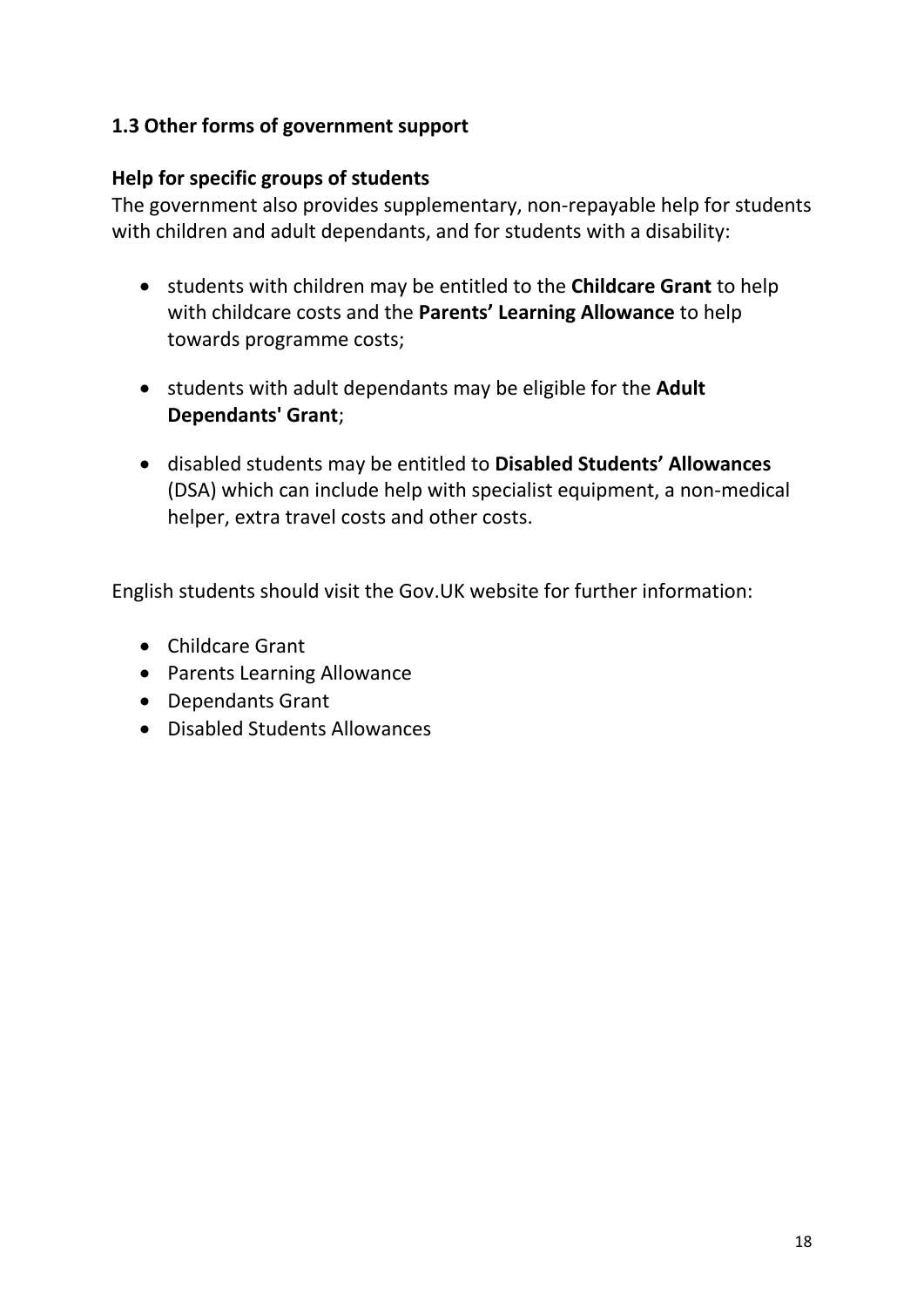#### **1.4 What happens next?**

Students and parents should submit an application to their relevant authority (see Section 2). The information submitted will be reviewed and a decision will be made regarding their eligibility for student loans and grants.

Once a decision has been made the student will receive a letter to inform them of their entitlement (**Notification of Entitlement**) and the dates upon which the student will receive any payments. **This should be brought to the School when they enroll**. The dates given in this correspondence are dependent upon the student registering on their programme in time and ensuring that SLC has their most up-to-date bank account details. If the student has applied online, they must ensure that they have completed the online **Declaration Form.** This sets out the terms and conditions and requires the student's e-signature. It is important to note that until SLC has received the **Declaration,** they will not deposit **Maintenance** support to the student even if they have enrolled at the school.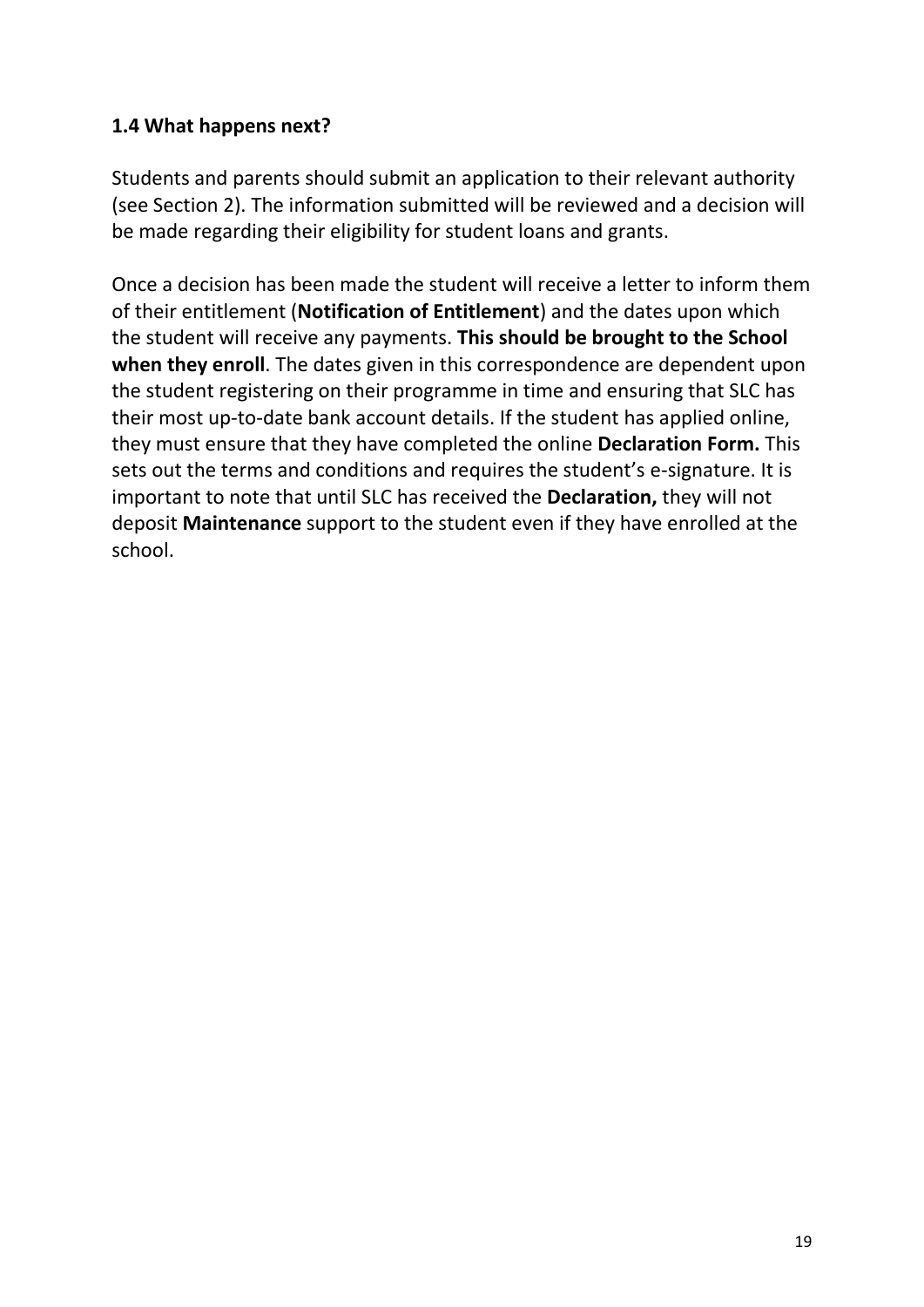#### **1.5 How payments are made to the student and institution**

The School has to register attendance status of students each term in order for the School and student to receive payment of maintenance and tuition fee loans/grants tuition fee loan is paid directly to the School in three instalments (25% in terms 1 and 2, 50% in term 3).

Payments of the maintenance loan and grant are paid directly into a student's bank account in three instalments - one at the beginning of each term - but it is important to remember that it may take up to a week for a payment to reach a student's account (so it is vital for a student to make sure they have enough money for the first few days). **It is also important to mention that if the student does not enrol, they will not be entitled to receive a student loan.** 

#### **Privacy of student records:**

*How we use your data:* For the purposes of administering loans from the Student Loans Company (SLC), your data will be processed in accordance with the SLC privacy notice, and in accordance with the School's overarching and HE privacy notice.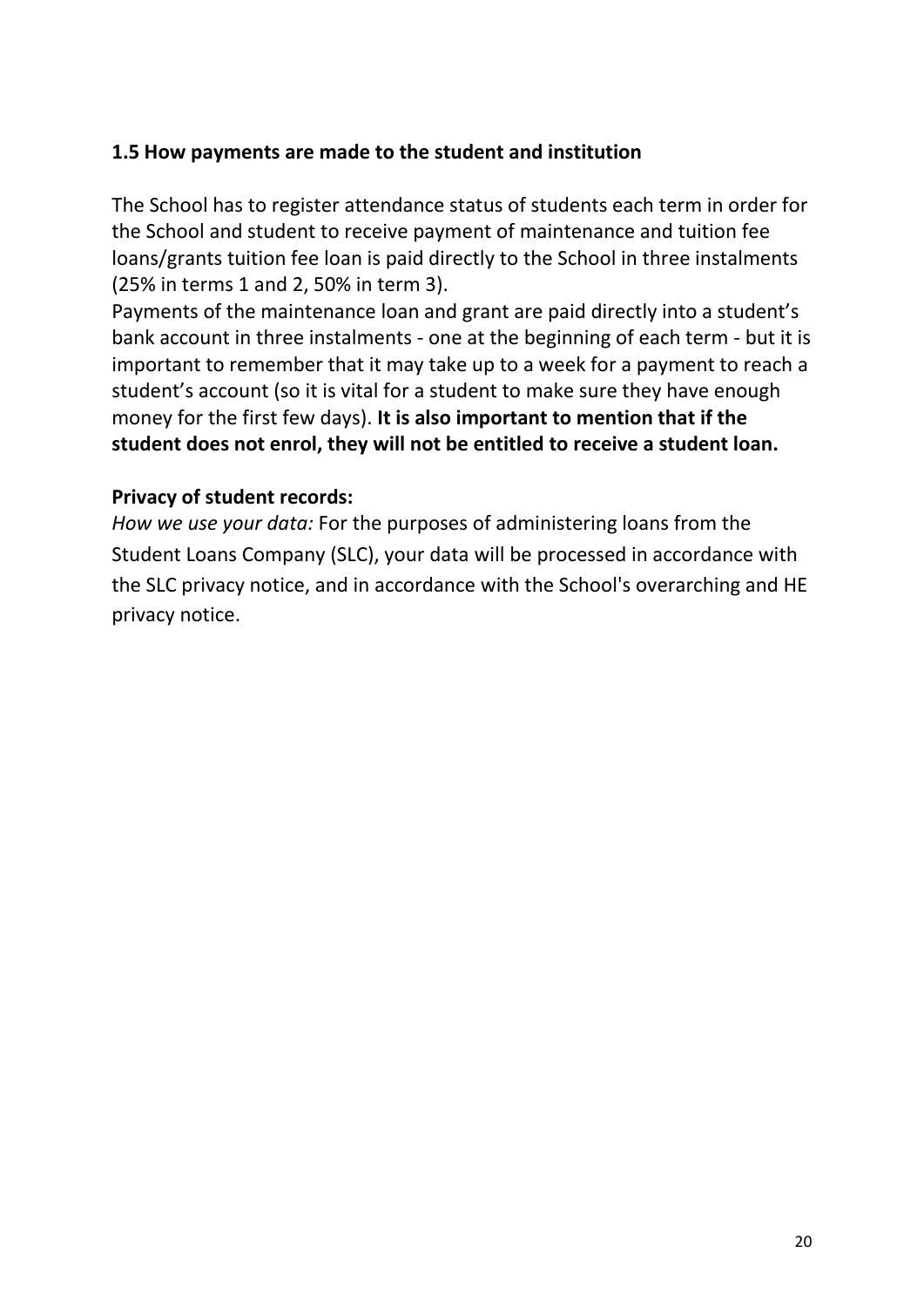#### **1.6 Repaying the student loans (SFE/SFW)**

Students are liable to start repayments from the April after they finish the course (coinciding with the new tax year). Once he/she earns over the income threshold they will have to pay 9% of the amount earnt over the threshold. The thresholds are currently £382 a week or £1,657 a month (before tax and other deductions). They change on 6 April every year. If the student continues in education they are still liable for repayments if they earn over the threshold. See the table below for examples of the monthly repayments:

| Amount of salary<br>from which | Monthly repayment<br>(based on current<br>thresholds) |
|--------------------------------|-------------------------------------------------------|
| £0                             | £0                                                    |
|                                |                                                       |
| £3,432                         | £26                                                   |
| £8,432                         | £64                                                   |
| £13,432                        | £101                                                  |
| £18,432                        | £139                                                  |
|                                | 9% will be deducted                                   |

Repayments are normally taken automatically from a graduate's salary with tax and National Insurance. Separate arrangements are in place with HMRC if a graduate is self-employed. Students who live abroad once they graduate will be required to fill in an Overseas Income Assessment Form. SLC will then send a repayment schedule showing how much needs to be paid each month which will be based upon the earnings threshold for the destination country. If the student leaves their programme early they will still have to pay back the loan if they earn more than the income threshold. If the loan has not been repaid after 30 years, the graduate will not need to make any further repayments.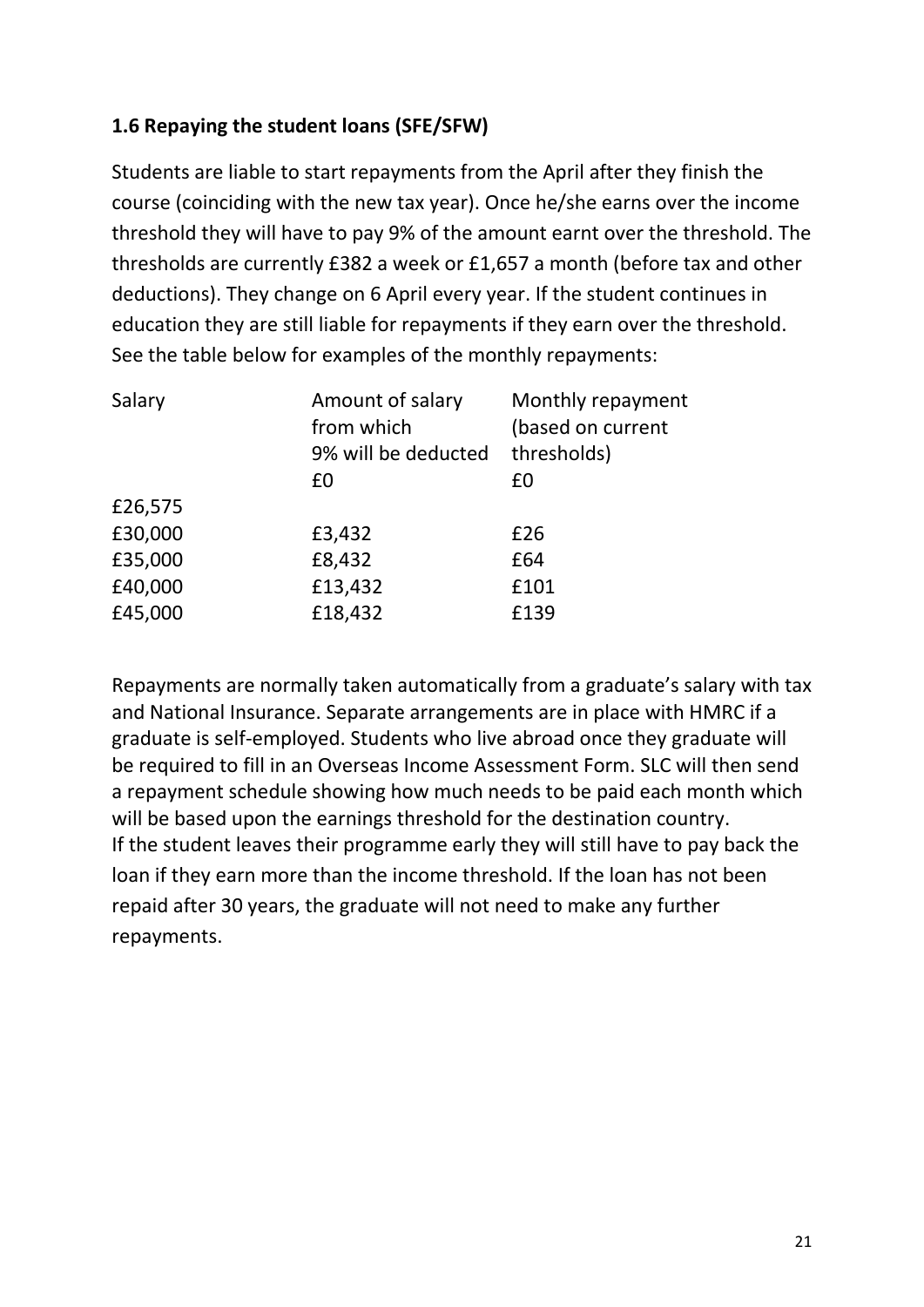#### **Interest on the student loans**

Interest charged on the loans will vary depending on whether a student is still studying at undergraduate level and how much they earn once they graduate:

| Your income per year                         | Interest rate on your loan                   |
|----------------------------------------------|----------------------------------------------|
| During studies and up until April after the  | Retail Price Index (RPI) plus 3%             |
| student leaves                               |                                              |
| From 6 April after leaving your course until | Variable rate dependent upon income. RPI     |
| the loan is repaid in full or 30 years have  | where income is £26,575 or less, rising on a |
| passed                                       | sliding scale up to RPI + 3% where income is |
|                                              | £47,835 or more                              |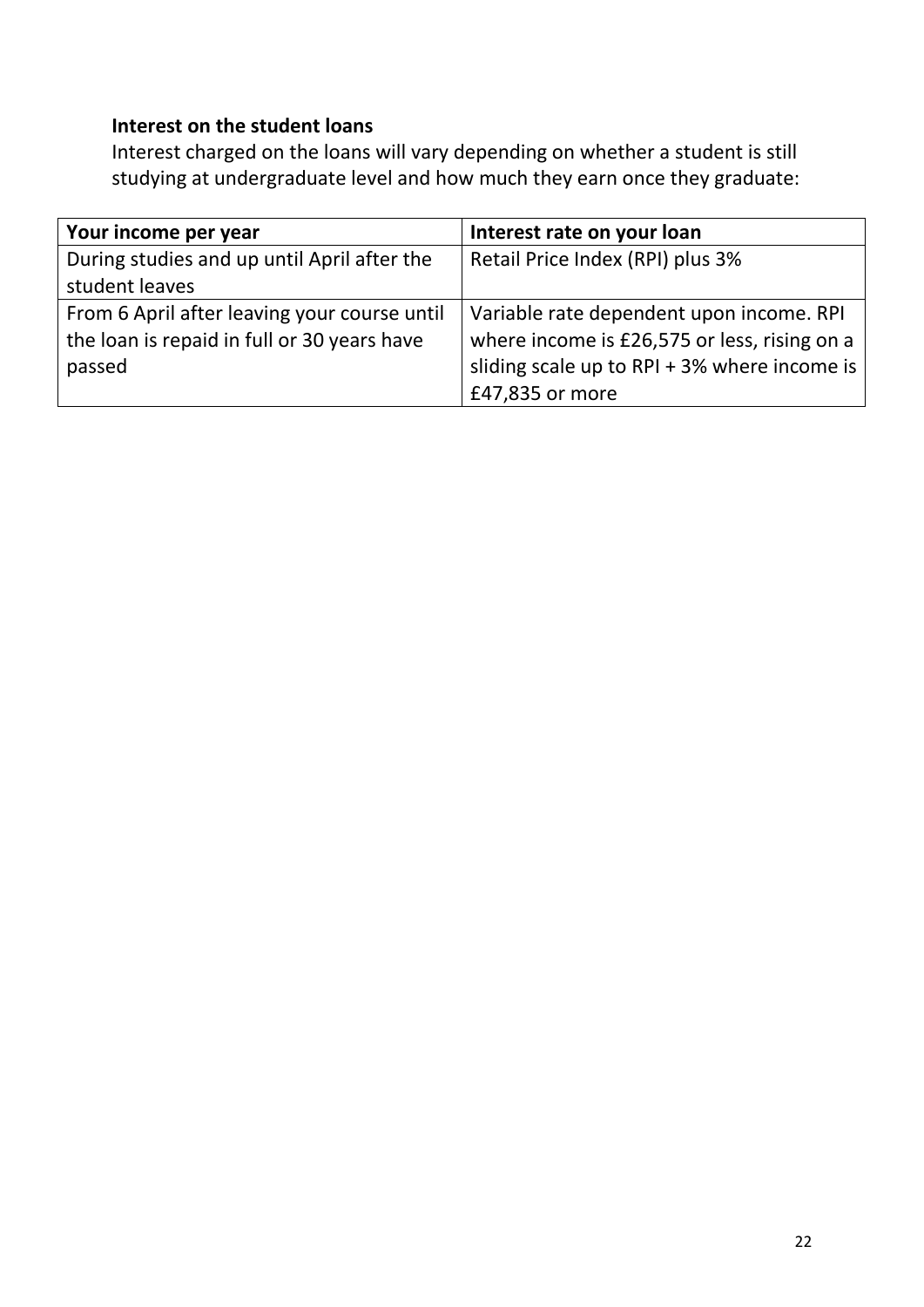#### **Section Two: Submitting an application**

#### **2.1 Completing the Application**

#### **When to complete the application**

KGA recommends that students apply by May 2022. This is to ensure that sufficient time is given to complete all required applications and correspondence. Students who submit an application at a later date may not receive their maintenance payment in the first week of term, especially if they submit an application after the deadline. Entitlement is assessed each year, so students must remember to reapply every year of their programme.

#### **Independent students**

A student will usually be classed as independent if any of the following apply to them on the first day of the academic year:

- has care of a child or young person under the age of 18;
- is aged 25 or over;
- is in a civil partnership or married;
- has supported him/herself for at least three years.

For an independent student only the student's income and the income of their partner (where relevant) will be taken into account when assessing the household income.

#### **Dependant students**

A student will be categorised as a dependent student if;

- they are under 25 on the first day of the academic year for which they are applying for support and
- are financially dependent on one (or both) parent/s (even if they don't live with you).

If an applicant is a dependent student the income of their parents or adoptive parents in addition to any income of the prospective student will be considered when assessing the household income.

If you have any questions about completing the application, please contact the Student Funding Officer.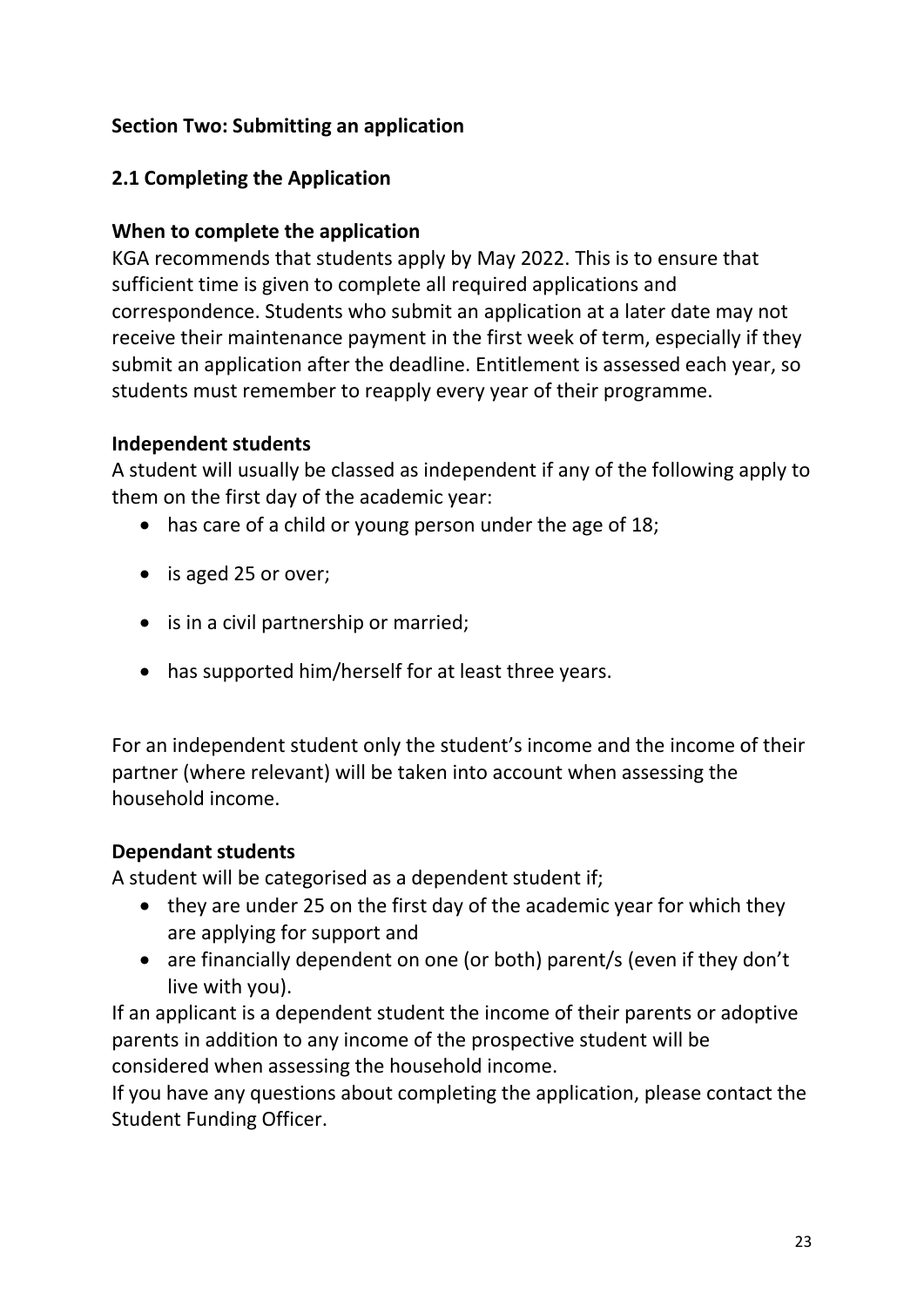#### **2.2 How to apply to Student Finance England – what the student needs to do**

From early 2022, to apply online the student must go to the gov.uk website and register. The website offers easy to follow, step-by-step guide to completing the application form. However, if a student finds the application process confusing, please call the helpline. See page 16 for telephone numbers.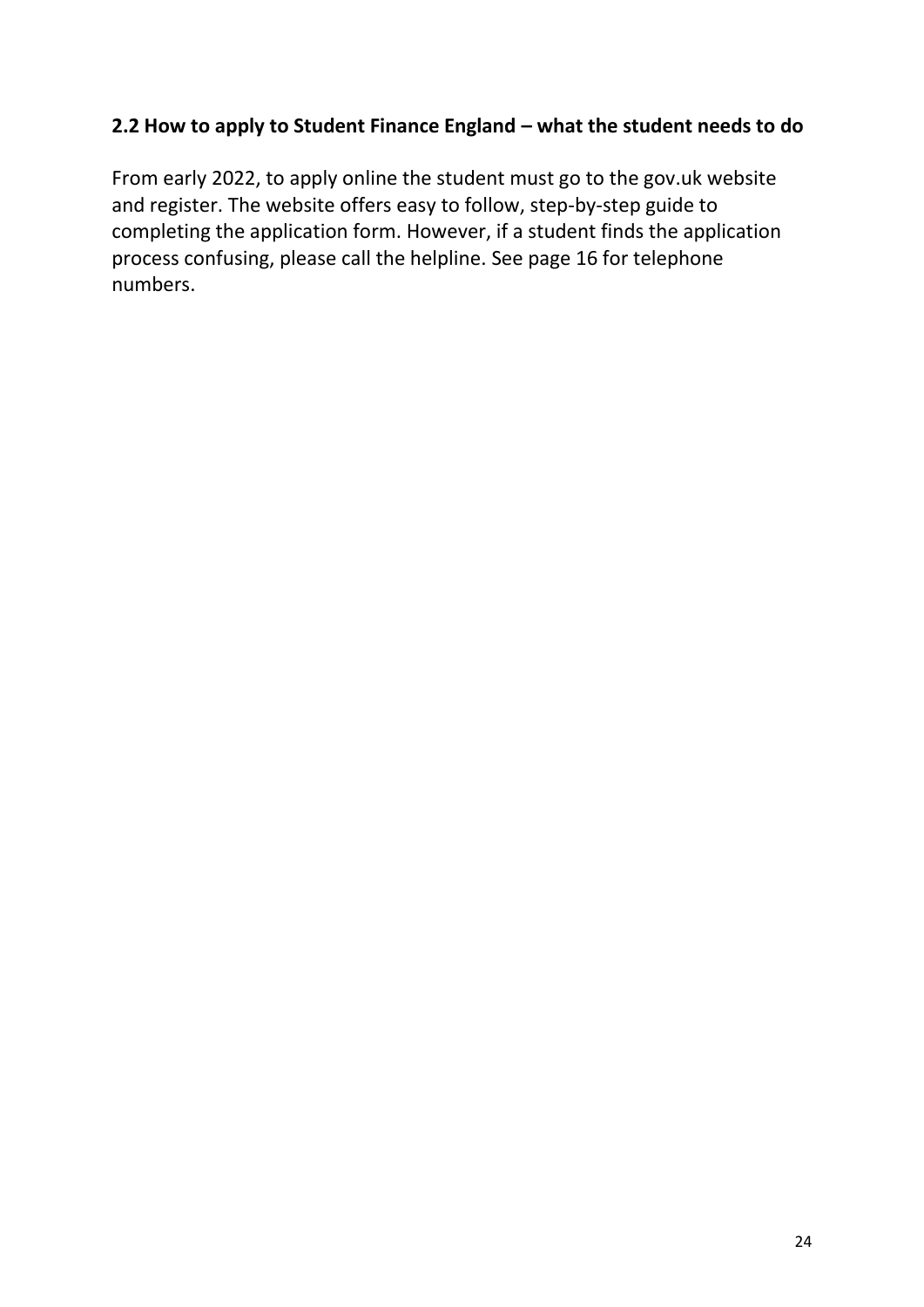When the student completes the application form, they will be asked to complete two sections – one detailing the amount of tuition fee that the School requires and another asking whether they wish to obtain the full loan to cover the fee or another amount. It is important that the student fills in both sections so that there is no confusion over the amount they are requesting and that the School website is checked for the exact fee amount.

It is extremely important that the student provides SFE with their National Insurance Number since this will be required to facilitate the collection of the Student Loan repayment deductions from their salary when repayment begins. The Student Loans Company will not make any loan payments until the student's National Insurance Number has been verified by the Department for Work and Pensions. If they cannot match/trace the student's details, then SLC will contact the student to explain what to do next.

The student will also be asked to submit evidence to verify who they are. This normally means submitting the passport number, which is verified by the Home Office. A student should only submit the passport number of a current passport. A passport number from an expired passport will not be accepted. If the student does not have a passport, another form of evidence will need to be submitted to SFE.

It is important to note that if a student fails to provide the information the application assessment will not be completed. Any evidence that is required by SFE should be submitted as soon as possible. **It is advisable to put the Customer Reference Number on all documents**. The Customer Reference Number is an eleven-digit number that is used to identify their personal student finance account which they will receive when applying for support for the first time and on all subsequent correspondence.

It is vital that the student double-checks that all the required evidence is sent and that the application is filled in accurately; if not, processing of the application will be delayed.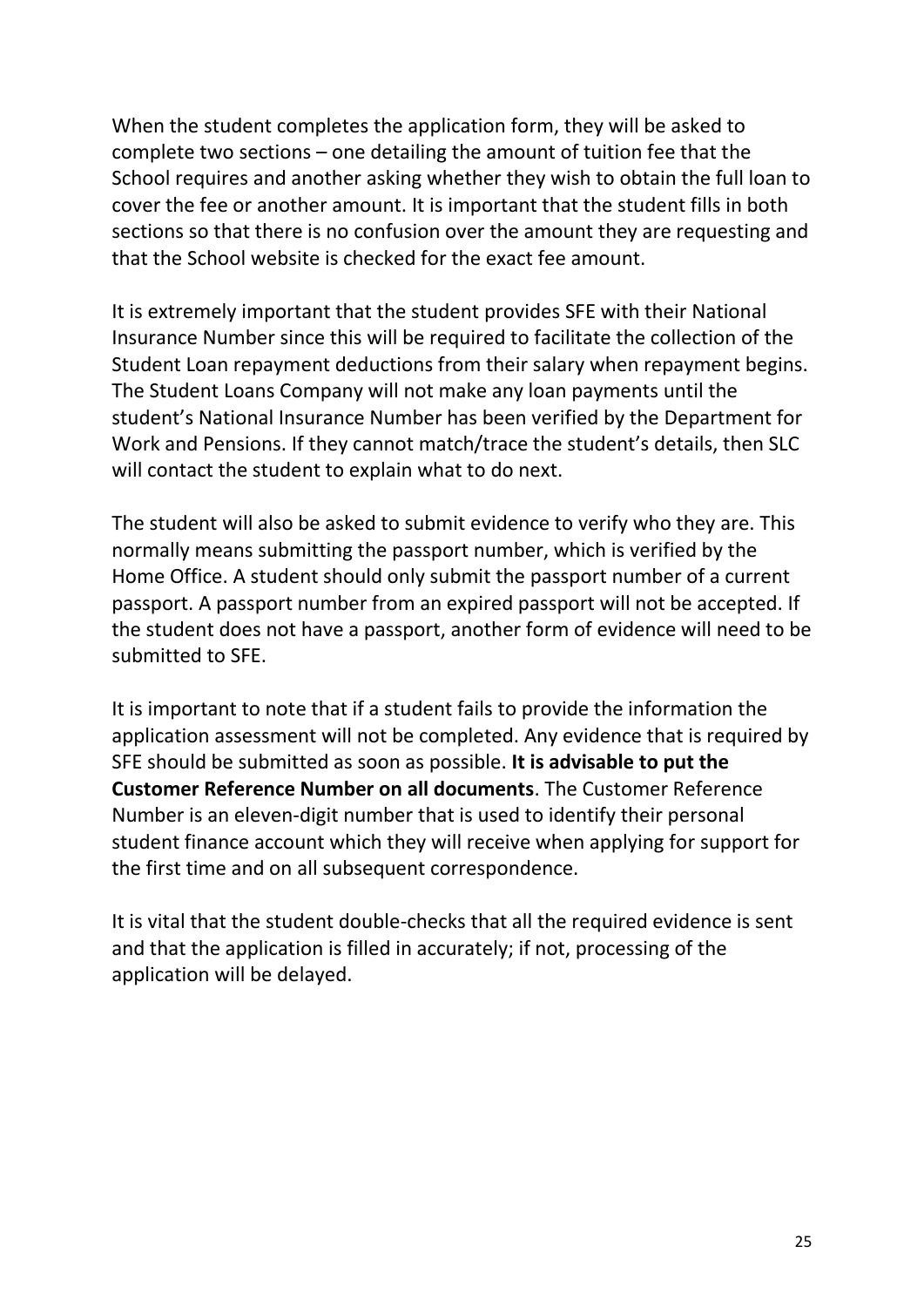#### **2.3 How to apply to Student Finance England - what parents need to do as the sponsors**

If the applicant's parents are divorced or separated SFE will assess the income of just one parent, rather than both. (This will be whichever one seems appropriate to SFE in the circumstances but it is usually the one with whom the applicant resides). SFE will then ignore the income from the other parent, but will take into account the income of any spouse, civil partner or live-in partner of the parent they decide to assess.

Once a student has registered and filled in the application for the loans, SFE will ask the sponsor or independent student to supply details of their income of the previous financial year and National Insurance Number. SFE use this information to check the household income with HMRC. SFE will only require further evidence if there is a discrepancy in the information supplied.

#### **Household income**

SFE will use the residual income to analyse how much financial help the student is entitled to receive.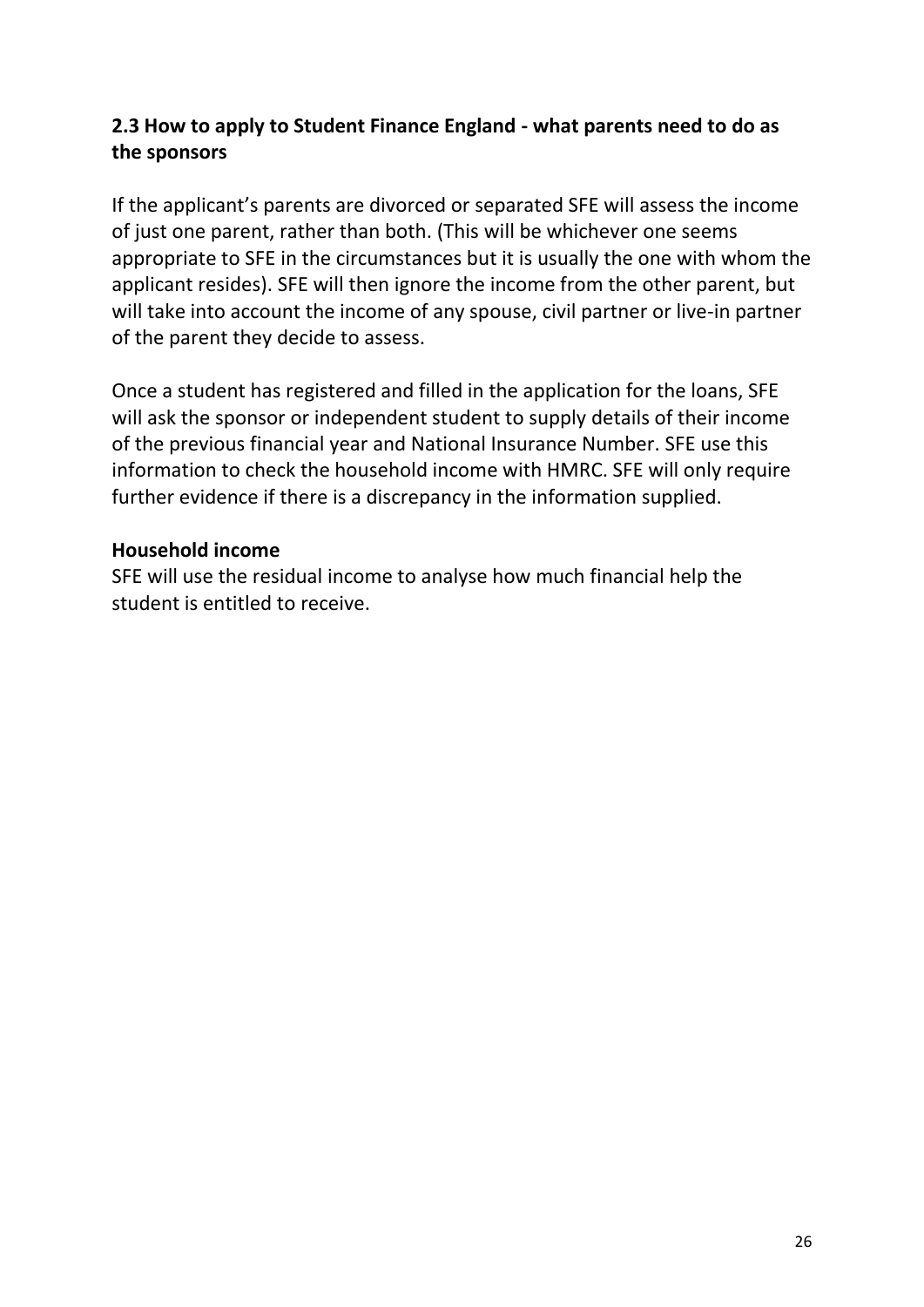The level of financial help the student can get will depend on whether they;

- study in London or elsewhere;
- remain living at home;
- are in the final year of their programme.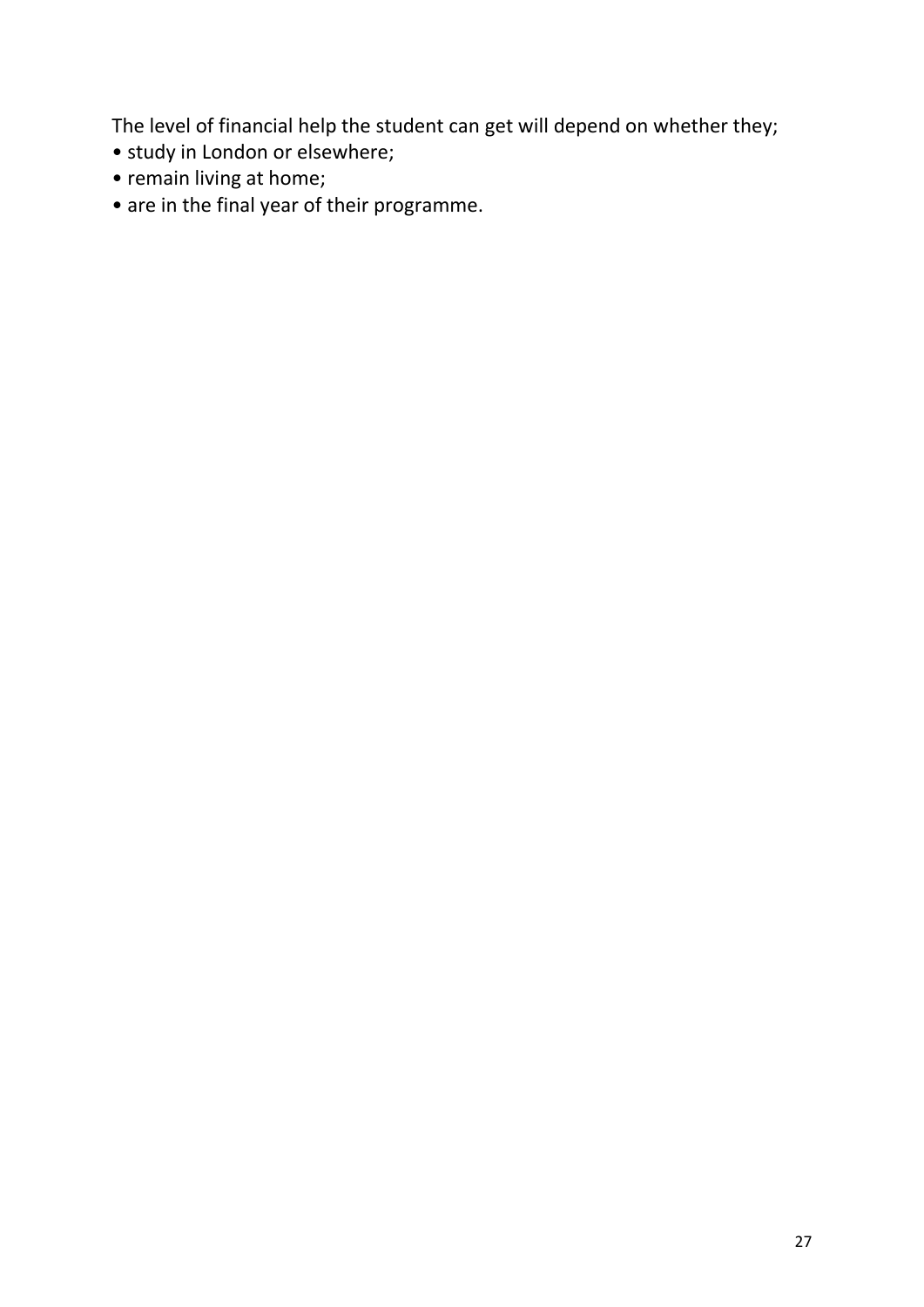#### **Section Three: Tuition fees for entry 2022/23**

The tuition fees are for the listed academic year, subsequent years of study whether full or part-time will be charged at the rate for that year except where indicated. For regulated Home undergraduate fees, the School will charge the maximum fee permitted by the government for that year. All other tuition fee levels are set by the Board of Governors at least a year in advance and may reflect the inflation rate at the time of approval and any significant changes in the cost of delivery (eg utility costs) where relevant. You should budget for a minimum annual increase of 2% to 3%. Where a significant increase above the inflation rate is determined for new entrants, transitional tuition fees may apply for continuing students.

Please visit the Fees and Funding page of the University's website for a full list of the Tuition Fees for entry 2022/23